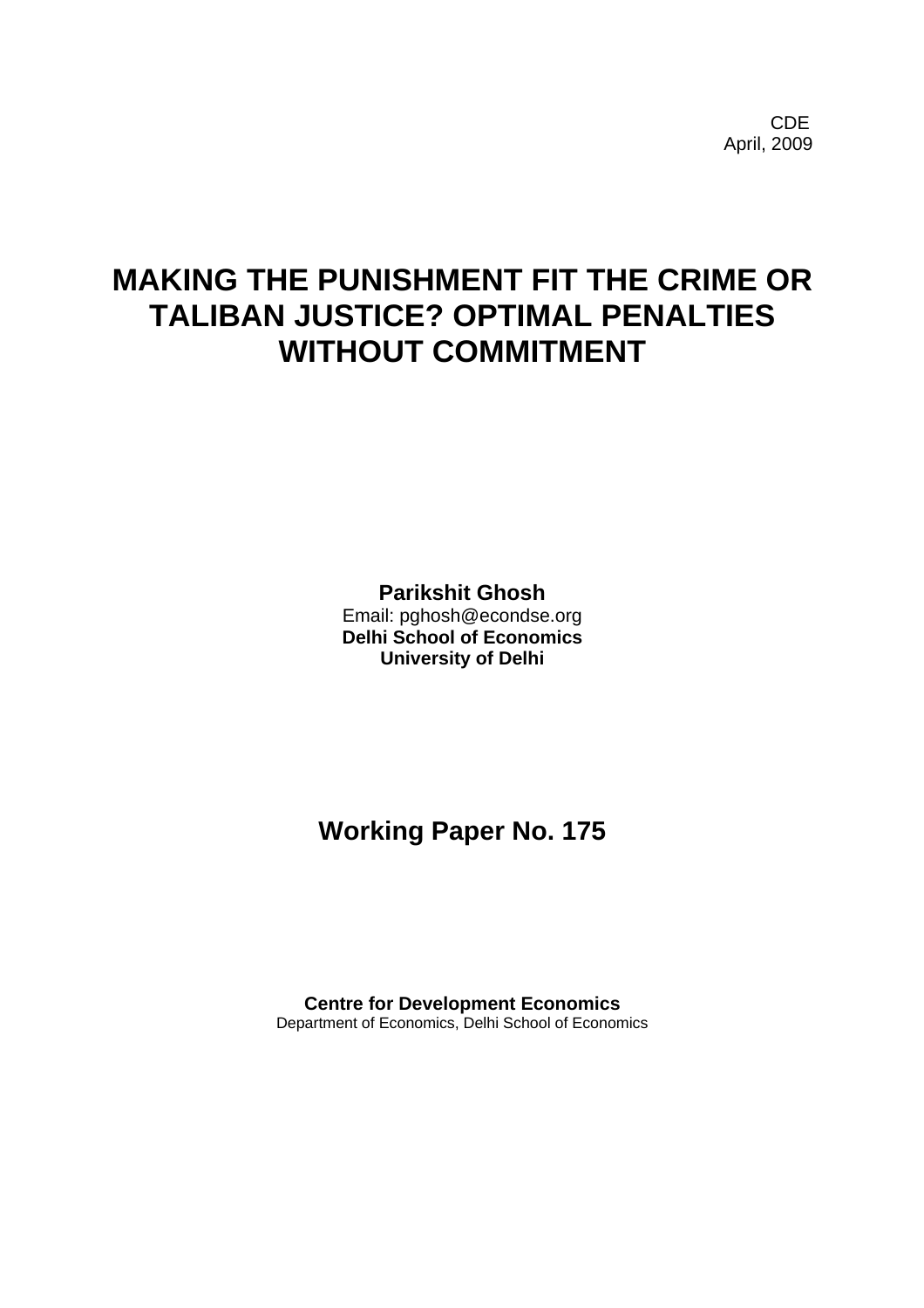# Making the Punishment Fit the Crime or Taliban Justice? Optimal Penalties Without Commitment

Parikshit Ghosh

Delhi School of Economics

April 2009

#### Abstract

This paper argues that graduated penalties observed in most legal systems may be an attempt to direct law enforcement efforts towards crimes that are socially more harmful, thereby achieving better deterrence overall. The critical assumptions are: the state cannot commit to a monitoring strategy, and has mixed motives (objectives other than deterrence). However, graduated penalties arise only in the presence of secondary motives that value punishment in itself, such as retribution or fines collected from violators. Other motives that are unrelated to the size of punishment, such as prevention of criminal attempts, will also lead to distortions, but those cannot be corrected by restructuring penalties. The overall harshness of a criminal justice system and the retributive instincts of its designers may be related in counter intuitive ways, and law enforcement may be improved through strategic delegation.

#### JEL Classification No.: C7, K4.

Keywords: Commitment, crime, deterrence, retribution, graduated penalties.

Email: pghosh@econdse.org. I thank Priyodorshi Banerjee, Gorkem Celik, Archishman Chakraborty, Patrick Francois and seminar participants in the Delhi School of Economics, Indian Statistical Institute, Delhi, Jawaharlal Nehru University and the Canadian Theory Meetings for helpful comments. All remaining errors are my own.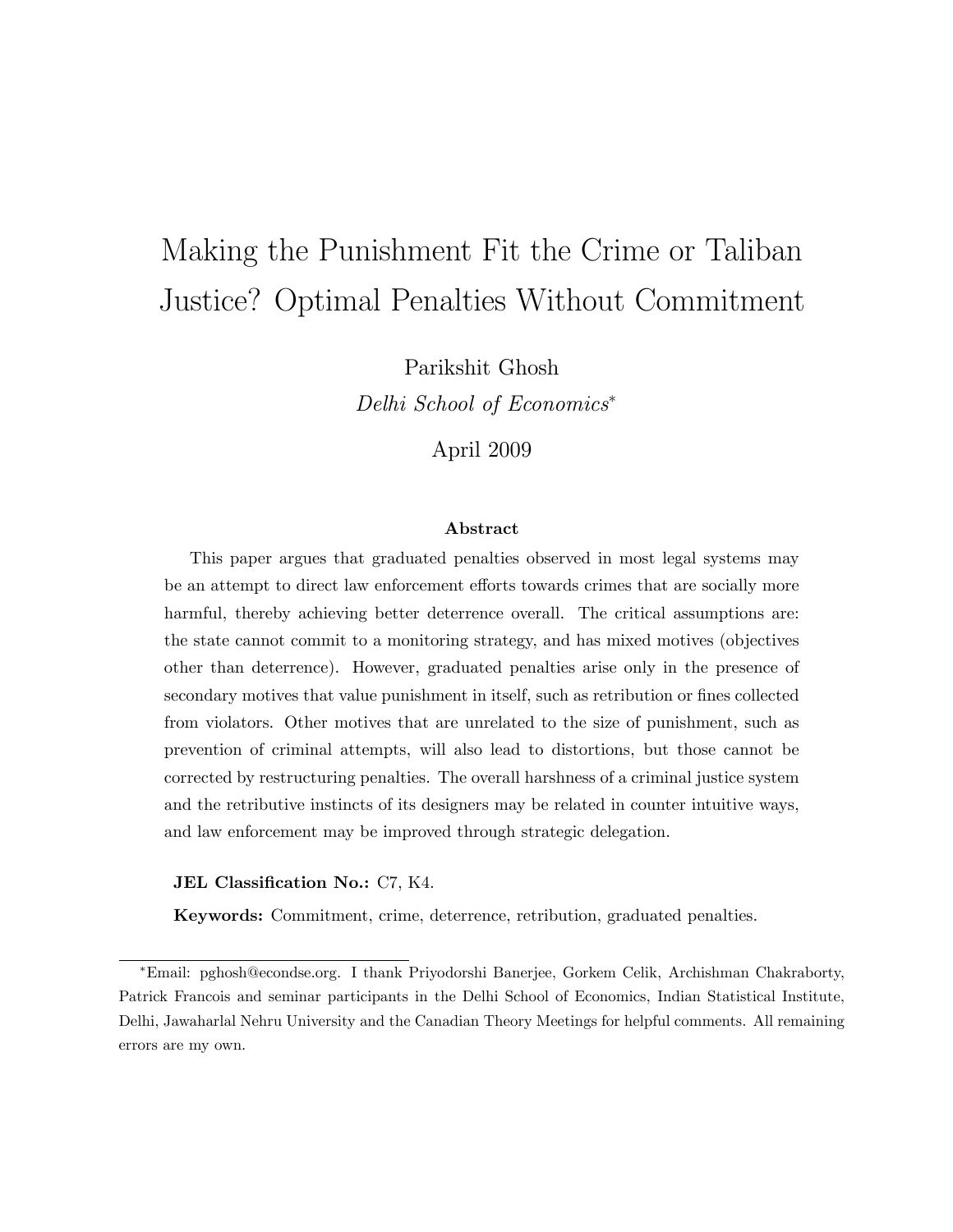## 1 Introduction

In a well known paper, Becker (1968) made the point that efficient law enforcement policies should set fines at the highest feasible level. Fines and policing are substitutes for the purpose of deterrence, but only policing is costly in terms of resources. Therefore, it is optimal to rely on the costless instrument—fines—to the extent possible.

Legal systems in most societies, however, specify penalties that increase with the social harm caused by the proscribed activity. Murder carries considerably greater sanction than parking violations. This paper outlines one reason why penalties may be dovetailed to the magnitude of the crime. The argument rests on a couple of features that have received very little attention in the literature on optimal deterrence, but which, I will argue, are critical aspects of legal design and enforcement in the real world. First, legislation and policing strategies are often shaped by *mixed motives*—in addition to deterrence, other imperatives like redress, retribution and prevention of criminal attempts play a signicant role. Second, it is unreasonable to assume that the state can commit beforehand to all relevant parameters of a legal system. While penalties are typically not subject to arbitrary revision in a system governed by the rule of law, decisions to allocate costly resources to the pursuit and prosecution of various criminal activities are more discretionary and responsive to changing behavior patterns. I capture this by introducing partial commitment in the standard deterrence model—the choice of penalties at the legislative stage is subject to commitment (in the Stackelberg sense), but monitoring strategies in the enforcement stage must be co-determined with citizens' choices over legal and illegal actions (in the Cournot sense). This paper shows that mixed motives and partial commitment have some interesting implications regarding the optimal structure of penalties in a simple general equilibrium model of crime and punishment. In particular, they can give rise to the kind of graduated penalties commonly observed, but that conclusion rests on the exact mix of underlying motives considered.

Ex ante, society would like to concentrate scarce law enforcement resources on highly harmful activities, so as to discourage people from undertaking them. Ex post, however, it is optimal to adopt a policing strategy that maximizes other things—e.g., the collection of fines to reduce the damage caused by various crimes (redress), the pain and loss imposed on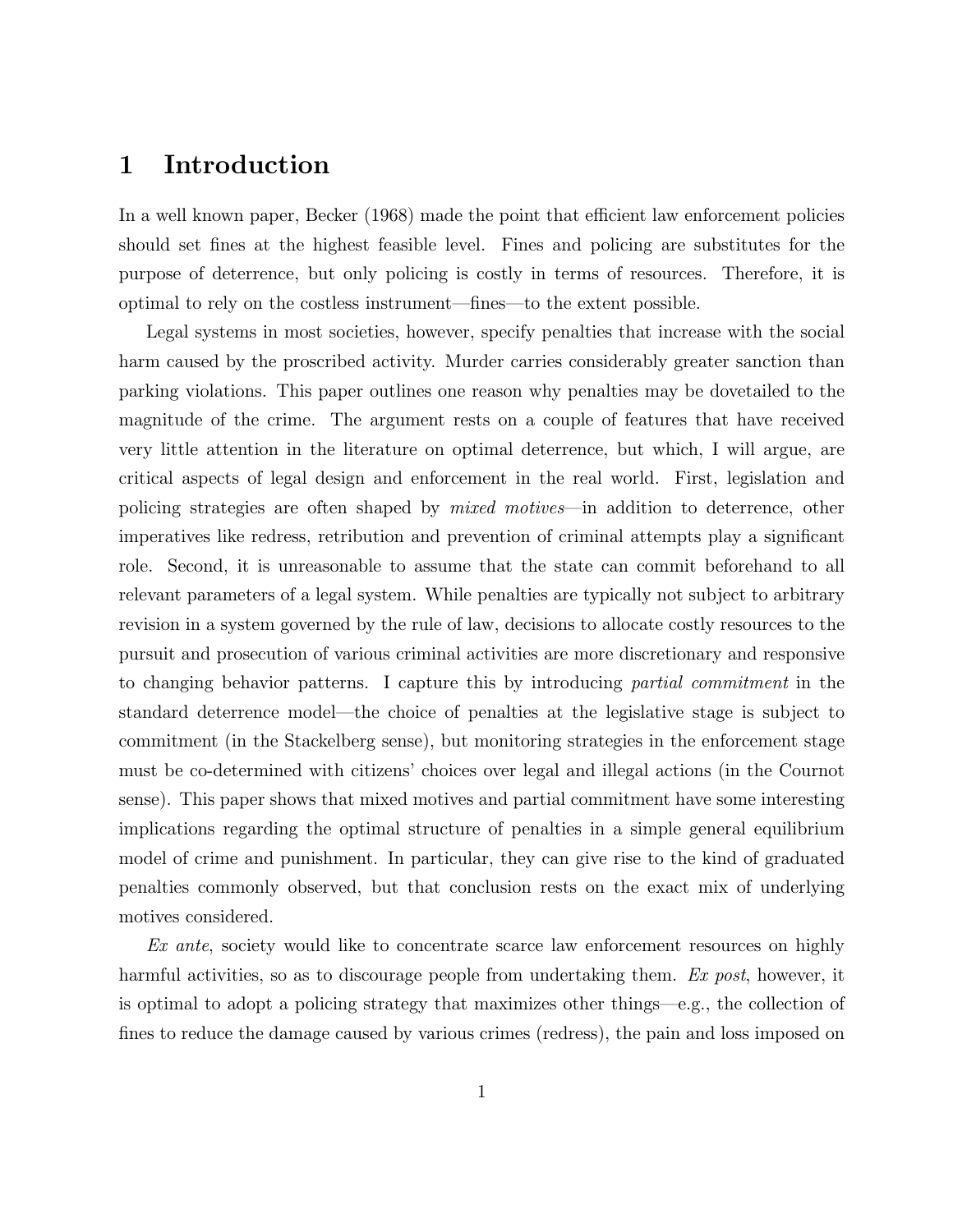criminals (retribution), the number of criminal attempts successfully stopped (prevention), or some combination thereof. While the deterrence motive demands the concentration of resources on crimes that are rare (as would be the case if serious crimes were successfully deterred), the redress, retribution or prevention motives provide a temptation to shift them to crimes that are common. This creates a time inconsistency problem which would tend to erode optimal deterrence, unless law enforcement had some way of committing to a policy that wasn't ex post optimal. In the framework considered in this paper, the presence of a full fledged commitment mechanism implies that optimal fines for all kinds of crime are maximal, i.e., the benchmark in our analysis will remove the known factors that can give rise to graduated penalties. However, if commitment is only partial, I show that lawmakers may want to reduce the penalty on petty crimes as a credible way of announcing their intent to pursue serious crimes more vigorously.

The time inconsistency and the consequent departure from the first best (full commitment) solution arises for all different motives that may be assumed to work in conjunction with deterrence—redress, retribution or prevention. Moreover, the penalty structure chosen affects outcomes in a non-trivial manner in every case. However, the second best (partial commitment) solution requires a moderation of some punishments only if the secondary motive is redress or retribution, but not prevention. Put another way, if a society derives some direct benefit from the punishments handed out, it may want to choose lower punishments for many crimes, usually the less harmful ones (punishment fits the crime). On the other hand, a society which has a neutral attitude towards the instrument, i.e., neither values nor suffers a cost on account of the punishments *per se*, will want to punish all crimes to the maximum possible extent (Taliban justice). A taste for punishment makes one punish less! The key to this counter-intuitive result lies in the observation that when the state values punishment for its own sake, the selective reduction of penalties will alter the incentives of not only criminals but also the law and order machinery itself.<sup>1</sup> If the state suffers from a commitment problem in the first place, denying itself some rewards affords a way of ex-

<sup>&</sup>lt;sup>1</sup>Since all choices are inter-dependent in a strategic context, altering the penalty structure will change the state's monitoring choices even when penalties do not directly enter its payoff function. The important distinction is that in the presence of a 'taste for punishment', choice of penalties shifts the state's reaction function in the monitoring and enforcement stage, and not merely equilibrium choices.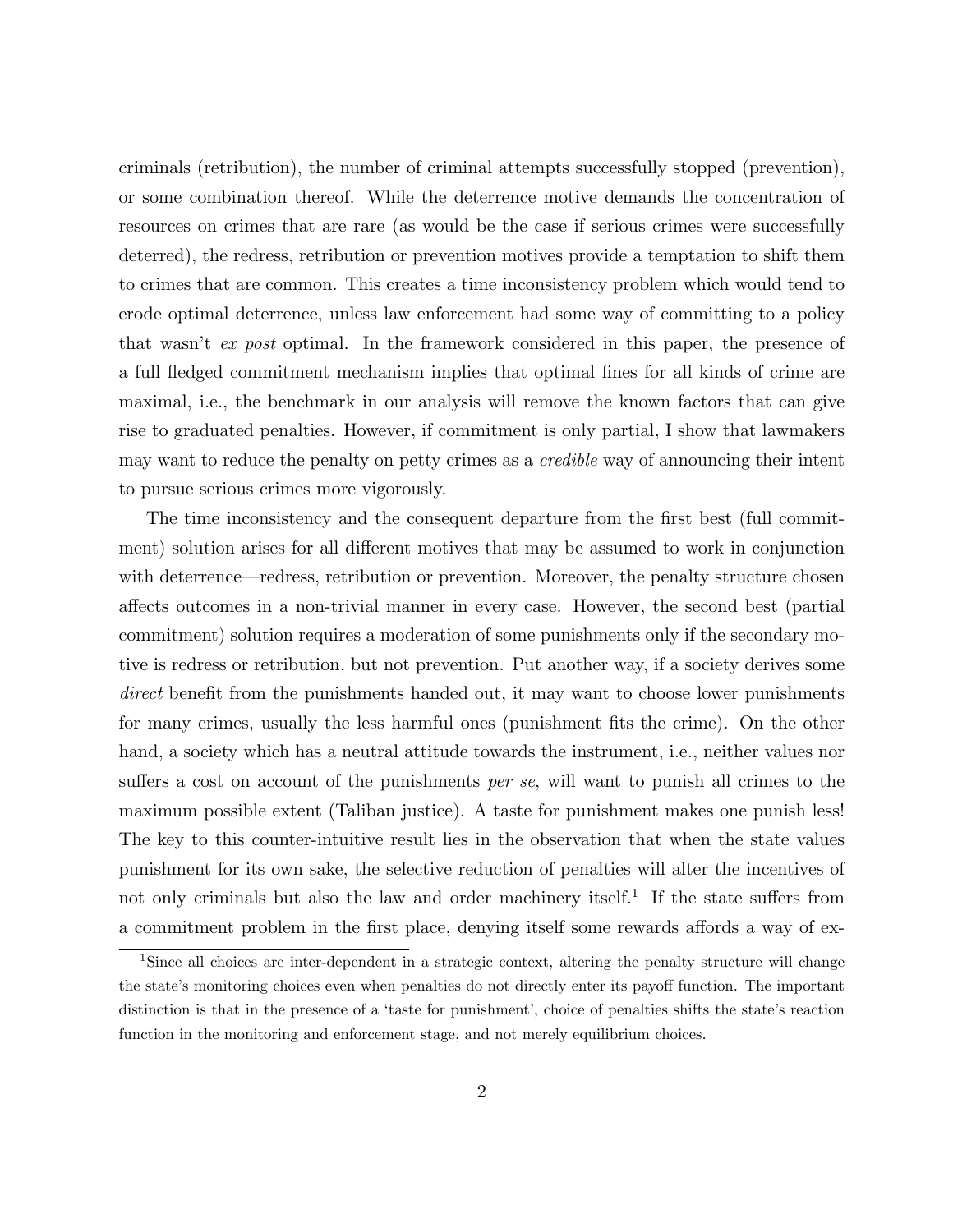ercising strategic self manipulation (a phenomenon which also arises in models of strategic delegation, e.g., Fershtman and Judd(1987)) that can be exploited to its advantage.

The idea that excessively harsh penalties on relatively innocuous crimes can cause a misallocation of police resources is sometimes voiced in the popular press and in legislative debates. For example, an editorial in the Washington Times dated October 10, 2003 criticized a crackdown on drunk driving conducted by the Washington D.C police department as a distraction from more serious concerns like terrorism and violent crime. An opinion piece in The Hawaii Reporter on June 12, 2003 (Rowland (2003)) criticized a local seat belt enforcement drive for the same reason, going further to identify the negative incentive effects of 
awed legislation as the principal cause:

[I]t was never clear what was really accomplished except for extracting \$277,046 by force of law and roadblocks at 124 locations, and that compliance with the law was "up"... The seat belt compliance program is a great example of misallocation of resources by misplaced incentives fashioned by legislators at all levels. In other words, the police made money on the deal, so they did it sitialics mine.

These same concerns were echoed by Minnesota State Representative Phyllis Kahn (see Kahn  $(2001)$ , while introducing a bill to legalize ticket scalping—at the time a misdemeanor in Minneapolis punishable by 90 days in prison, a \$700 fine or both. In defending the bill, she stated

At a time [the eve of a major basketball game] when there are thousands of people visiting the Twin Cities, we should be making them feel as safe and welcome as possible. Police resources should be used to enforce pedestrian right-of-way or to make sure our guests aren't getting stuck in traffic or getting their pockets picked. Assigning so many officers to a crack-down on ticket scalping is a waste of valuable police time, and I hope this legislation will be a first step in curbing that misallocation of public resources.

Criticism of the "war on drugs" or "tough on crime" legislation sometimes focuses on inefficiency and waste, as opposed to libertarian or compassionate arguments. At the same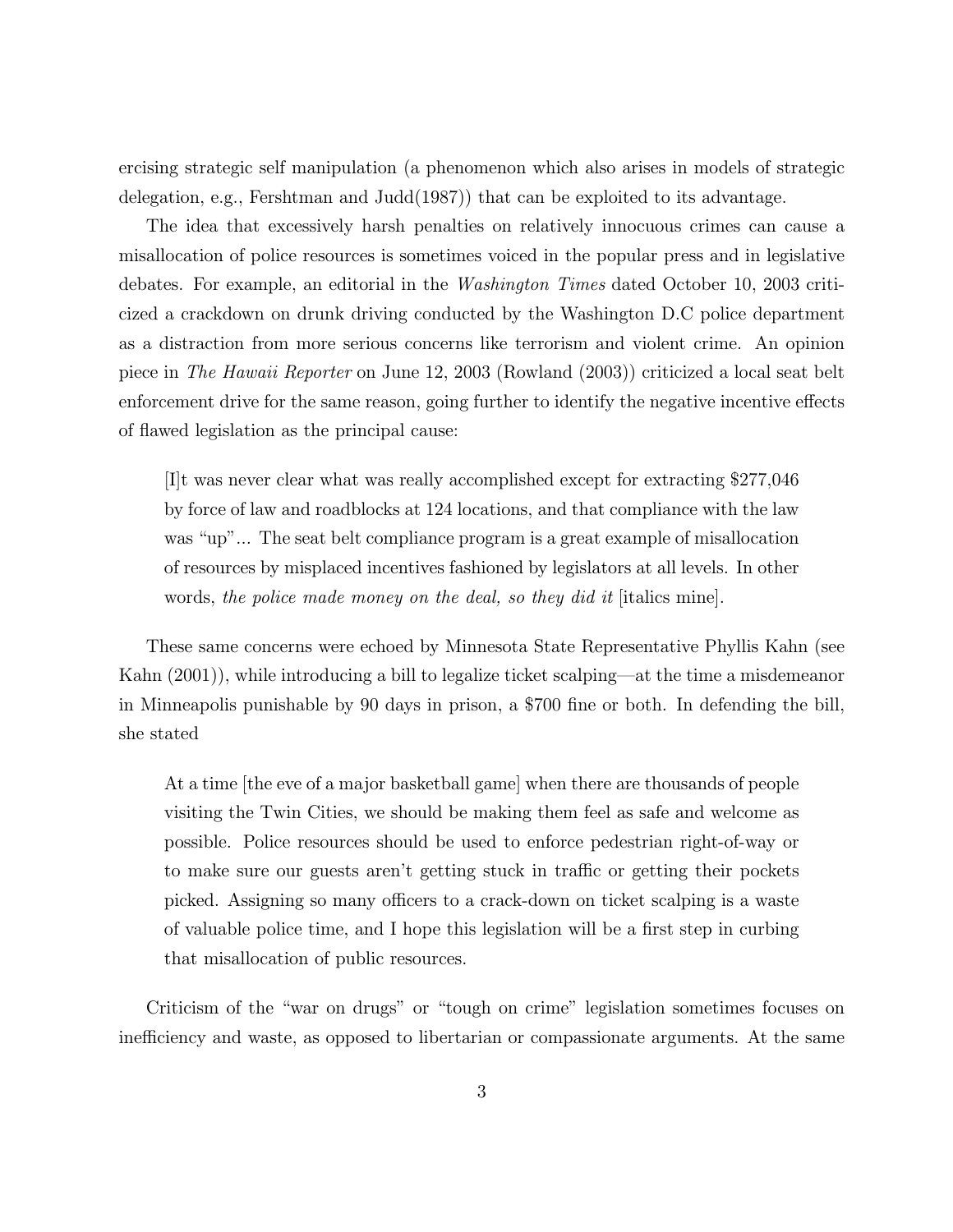time, advocates of harsh penal codes often cite their deterrence benets rather than moral fitness. Our analysis suggests that both sides may have a point, depending on the exact motives that shape the behavior of law enforcement.

The rest of the paper is organized as follows. Section 2 discusses the related literature. In section 3, I lay out a general model which nests all possible motives discussed in the paper. Sections 4 and 5 analyze special cases where either a redress-retribution motive is present or a prevention motive, in conjunction with deterrence. The results are then compared. Section 6 solves an example where the distribution of benefits are uniform, and illustrates some additional interesting possibilities. Section 7 concludes.

## 2 Related Literature

The application of rational choice models to legislation and illegal activity, which started with Becker (1968), has, with a few exceptions, remained focused on cost benefit analysis with deterrence as the sole objective. Nevertheless, there is a thriving debate among philosophers and legal theorists regarding the justification of imposing suffering on offenders, both from a normative and a descriptive viewpoint. A fairly standard distinction often drawn is that between backward looking or retributivist justifications—those based on evaluation of an act already committed—and forward looking or consequentialist rationales—those based on evaluation of acts that could be committed in the future. Many writers have expressed the view that a proper account of existing criminal justice systems or our intuitions about how they should be designed is impossible without combining elements from both strands of thought (Hart (1958)).<sup>2</sup> In a more empirical vein, response of experimental subjects to questionnaires about crime and punishment often reveal a strong retributive motive but a weak deterrence motive (Sunstein, Schkade and Kahneman (2000)). Analyzing actual sentencing data, Glaesar and Sacerdote (2000) find that random victim characteristics have a significant effect on sentencing decisions for crimes like vehicular manslaughter, suggesting the presence of moral and emotional factors apart from deterrence. These observations

<sup>&</sup>lt;sup>2</sup>See the entry under "Punishment" in the Stanford Encyclopedia of Philosophy for a brief overview of the main themes and arguments. As quoted there, Nietzche supposedly made the remark that the discourse supporting various legal systems is "overdetermined by utilities of every sort."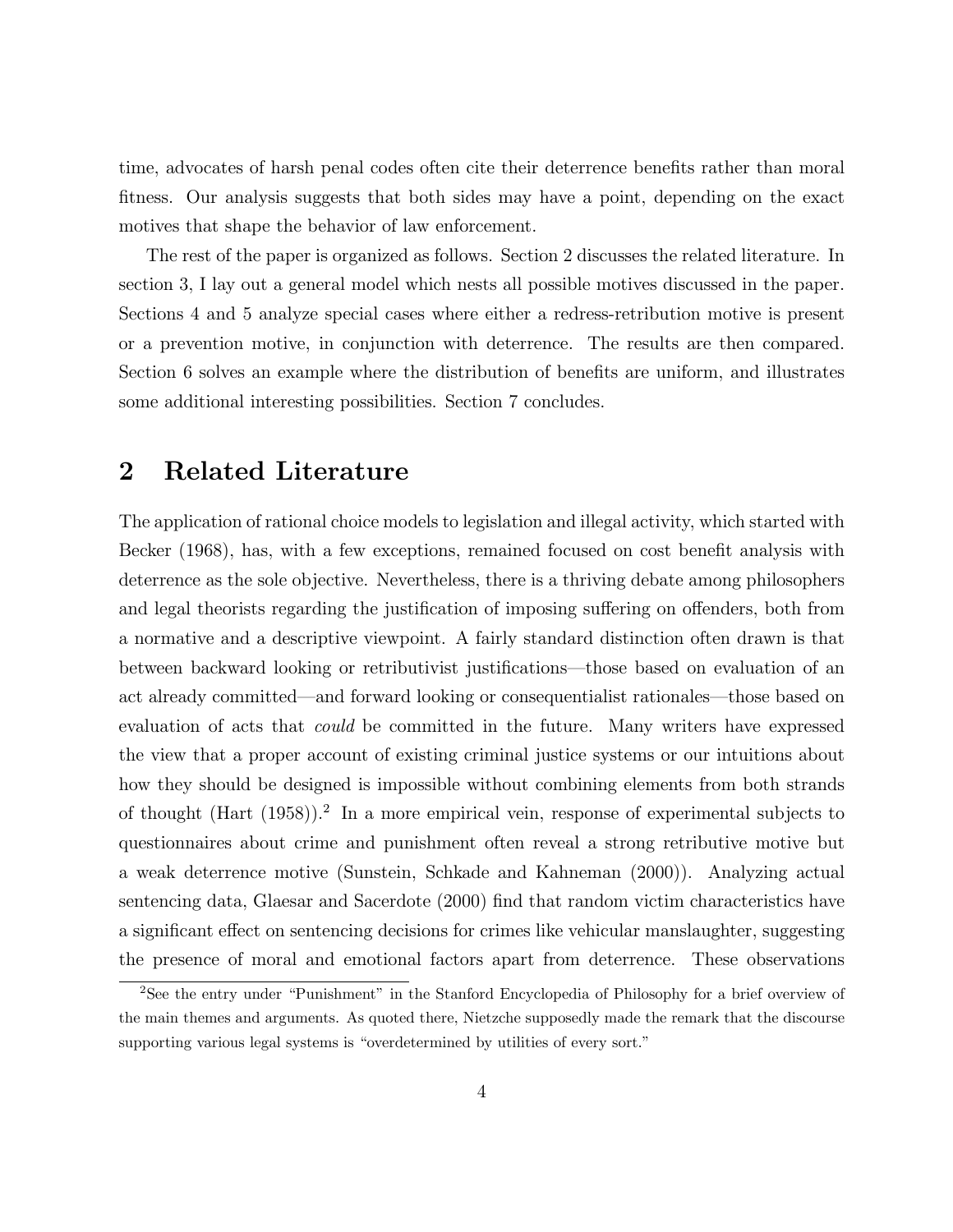suggest that the economic theory of crime and law enforcement could be enriched by going beyond deterrence and incorporating a multiplicity of objectives.

In economic models that deal with random monitoring, including the crime literature, the typical assumption is that the choice of probability is committed to beforehand, e.g., by specifying it in a binding contract. Some papers depart from this trend and model monitoring choices to be an outcome of equilibrium in some game rather than a commitment. Examples include Khalil (1997) in the context of a procurement problem, Graetz, Reinganum and Wilde (1986) in a model of tax auditing, and Tsebelis (1989) on law enforcement. The last paper is the one thematically closest to this, but it lacks several other modeling features analyzed here, such as multiple crimes or mixed motives, and the paper's conclusion that raising penalties will leave the crime rate unchanged is an artifact of the simple  $2 \times 2$  game considered. As for empirical evidence regarding the impact of monitoring on crime, Di Tella and Schardgorsky  $(2004)$  and Levitt  $(1997)$  among others find a significant deterrent effect of police presence for many illegal activities.

A number of papers have derived graduated penalties in deterrence based models assuming commitment to a monitoring policy. There are two major factors identified in this literature as the reason for gradualism. One is the presence of general, as opposed to specic, monitoring—situations where different crimes must be monitored at a common rate since they cannot be targeted separately (Shavell (1991)). Another is marginal deterrence (Stigler (1970), Shavell (1992), Wilde (1992), Mookherjee and Png (1994)). Marginal deterrence is achieved if criminals can be induced to switch from more harmful to less harmful activities. When penalties are uniformly high, some people may be deterred from any crime whatsoever, but those who choose to break the law will tend to gravitate towards the most serious offenses. This paper considers scenarios which are the mirror image of general monitoring and marginal deterrence models. Instead of allowing criminals to switch between crimes while confining law enforcement to a common monitoring strategy, I assume enforcement resources to be mobile across crimes but not criminals' efforts. These are complementary appoaches that address plausible but distinct scenarios. For example, people may easily switch from exceeding the speed limit by 5 mph to 20 mph or from concealing a small part of their income to all of it, but it is hard to imagine jaywalkers becoming bank robbers because the difference in penalties is insufficient.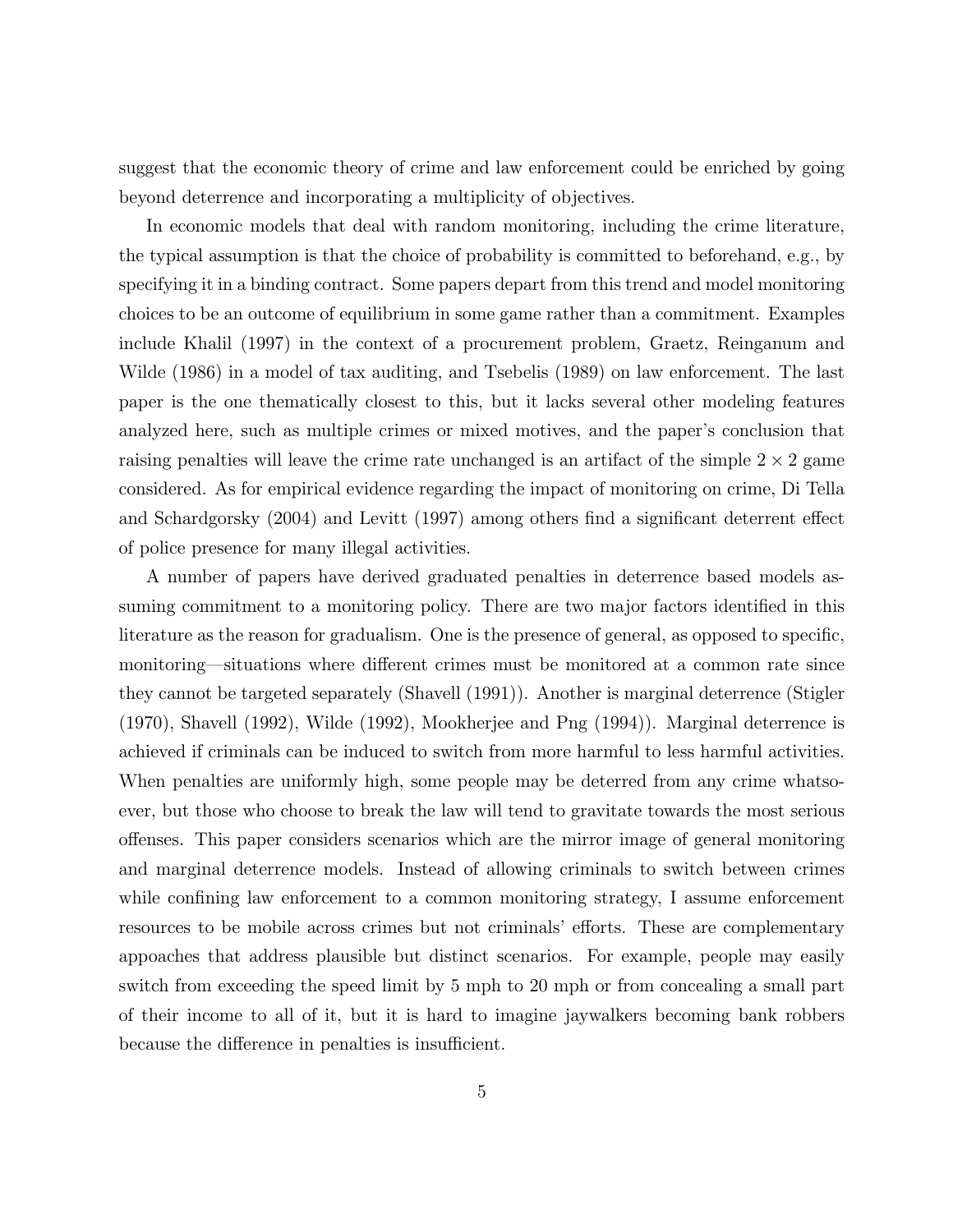Another suggested reason for making the punishment fit the crime is jury aversion to the possibility of conviction errors (Andreoni (1991)), which makes conviction less likely when the penalty is increased and may have a negative effect on deterrence. Some papers show that maximal fines need not be optimal in specific situations, but do not demonstrate that there should be a positive relationship between damage and punishment. Suggested factors include risk aversion (Polinsky and Shavell (1979)), wealth constraints (Polinsky and Shavell (1991)), heterogeneity in apprehension probability (Bebchuk and Kaplow (1993)), corruption among law enforcers (Becker and Stigler (1974), Bowles and Garoupa (1997)) and criminals' costly investment in avoidance (Malik(1990)). For more comprehensive discussions on the literature on optimal penalties, see the surveys by Ehrlich (1996), Garoupa (1997) and Polinsky and Shavell (2000).

Finally, Persico (2002) uses a very similar two sector model to address the question whether racial profiling promotes deterrence at the cost of fairness. However, in his model, fines are exogenous and while the sectors differ in the distribution of benefits from committing a crime, the social damage is symmetric (since Persico's concern is profiling, his model essentially evaluates different monitoring strategies for two observationally distinct sub-populations who can commit the same crime but possibly at different rates). Persico also assumes that police aim to "maximize arrests", which is compatible with all the different motivations considered here (retribution or redress versus prevention) because of the symmetry of his case, and hence cannot distinguish between the effects of these factors in a more general setting involving multiple crimes.

## 3 A General Model

There are two kinds of illegal activity, labeled 1 and 2. Corresponding to each, there is a population of potential offenders of measure one, who choose whether or not to commit the offense. The decision to commit each type of crime is an independent act, i.e., we disallow at the outset the kind of substitution possibilities between crimes that raise the issue of marginal deterrence.

The private benefit  $b_i$  of commiting crime i is a random variable with distribution  $F_i(b_i)$  in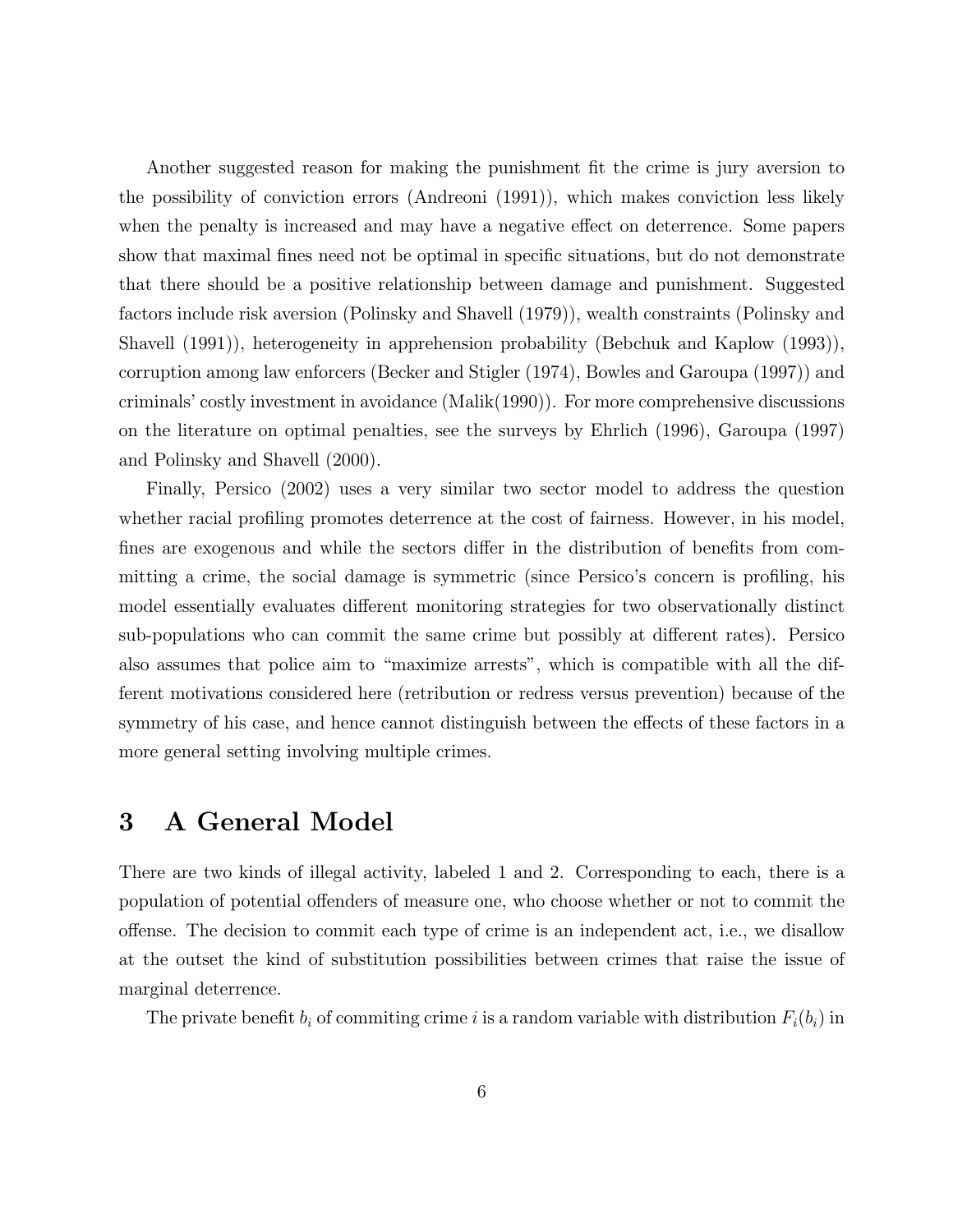the population. This benefit accrues conditional on the crime being successfully completed; in case the attempt is thwarted, the benefit is 0. Below, I discuss how the monitoring of an activity by law enforcement affects the success rate of criminal attempts. We assume that  $F_i(.)$  is continuously differentiable over its domain.

The social harm from criminal act i is  $c_i$ . Without loss of generality, I will assume  $c_1 > c_2$ , i.e., activity 1 is the more serious crime from a social viewpoint. The police choose how frequently to monitor the populaion for each type of infraction, which in turn affects the crime specific rate of conviction of criminals. Let  $p_i$  denote the probability that a random person who has committed the type i crime will be apprehended by the police. This number depends on the resources allocated towards ghting the crime in question, and is hence a choice variable for law enforcement. In the parlance of the law and economics literature, monitoring is assumed to be specic rather than general. However, the total monitoring resources is fixed, and only its allocation across different crimes is subject to choice. Mathematically, we impose the constraint that the average conviction rate must be some given number  $p$ , i.e.,<sup>3</sup>

$$
\frac{1}{2}(p_1 + p_2) = p \tag{1}
$$

Lawmakers also choose penalties  $s_1$  and  $s_2$  for the two crimes, but cannot impose penalties exceeding some value  $S$ , which captures wealth or moral constraints on punishment. These penalties are best interpreted as fines, but can also be treated as prison sentences, if imprisoning offenders does not impose a net cost on society (which would be true, for example, if the incapacitation benefits exceed the cost of running prisons).

In formulating the complementary problems of legislation and law enforcement, I will allow a number of different motives to influence the choices of legislators and police. I assume no fundamental conflict of objectives between lawmakers and law enforcers, who

<sup>&</sup>lt;sup>3</sup>Two generalizations can easily be accommodated without any qualitative modification to the results. First, p can be endogenized by assuming a convex cost function for total law enforcement resources, and allowing it to be chosen in the first stage. For any given  $p$ , its allocation across crimes will be subject to exactly the analysis done here. Second, the assumption that the two kinds of monitoring activity are perfect substitutes can easily be relaxed by assuming some downward sloping and possibly non-linear frontier of the form  $\varphi(p_1, p_2) = 0$  from which  $(p_1, p_2)$  must be chosen. Similar results will be obtained if  $\varphi$  allows sufficient but not perfect substitutability.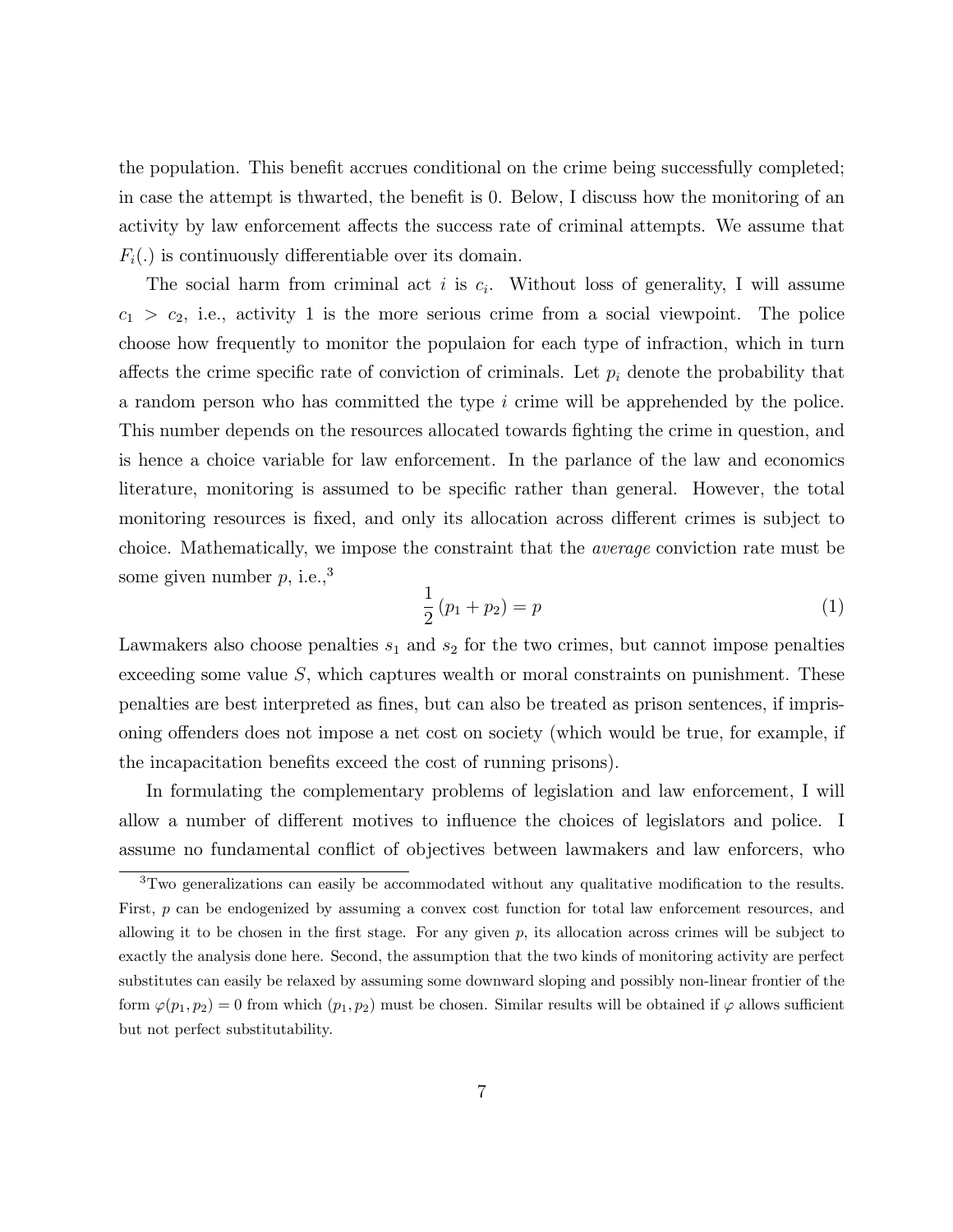will jointly be referred to as "authorities"<sup>4</sup>. First, there is the standard *deterrence* motive the authorities want less people to commit each crime than more. Second there may be a redress or retributive motive—every dollar collected in fines from apprehended criminals (or every year of imprisonment, if penalties are interpreted as prison terms) contributes to social welfare by an amount  $\lambda$ . One way to think about this is to view the revenue collected from criminals as a "sin tax" which finances public goods (including law enforcement itself) or compensates victims without the need for distortionary taxation on productive activity (redress). If the penalty is a prison term,  $\lambda$  may be thought of as benefits from incapacitation. Alternatively, it could be an ethical utility derived from imposing a burden on those who have committed harmful acts against society (retribution)<sup>5</sup>. Finally, suppose that out of all individuals trying to commit act i and apprehended by the police, a fraction  $\gamma_i$  are stopped before they can complete their crime (or, if they have already committed the act, the police can undo the damage). For example, a police patrol may stop a bank robbery in progress through timely response, or recover part or whole of the loot through follow-up investigation. The last factor constitutes what may be called a preventive motive. Note the distinction from the deterrence motive, which arises from the desire to discourage people from committing crimes in the first place, while prevention refers to stopping people who have decided to commit them nevertheless.

I will assume the authorities are utilitarian, i.e., they attempt to minimize the sum

<sup>5</sup>The purely retributive interpretation may be problematic, given the assumed linearity of the utility from punishment. The authorities may derive greater ethical satisfaction from punishing those who have committed more harmful acts, in which case  $\lambda$  will be crime specific. Further, one imagines there will be diminishing marginal utility from punishing, and the function may even become downward sloping (punishment becomes costly) after a peak is reached at some level of penalty. The notion of an ex post optimal punishment or \just desert" has been much discussed in the law and philosophy literature, and there is some evidence that most people form their punitive opinions guided by such a notion (Sunstein, Schkade and Kahneman (2000)). Note, however, that since my main results are that optimal punishments may not be maximal and may be designed to fit the crime, assuming a discriminatory taste for punishment (and distaste beyond a point) should reinforce the results. Nevertheless, exploring more realistic specifications of preferences seems like a promising avenue for future research.

 $4$ However, due to the presence of mixed motives and the natural sequencing of legislation and enforcement, the authorities suffer from a time inconsistency problem, the nature of which will become clearer in the course of the analysis.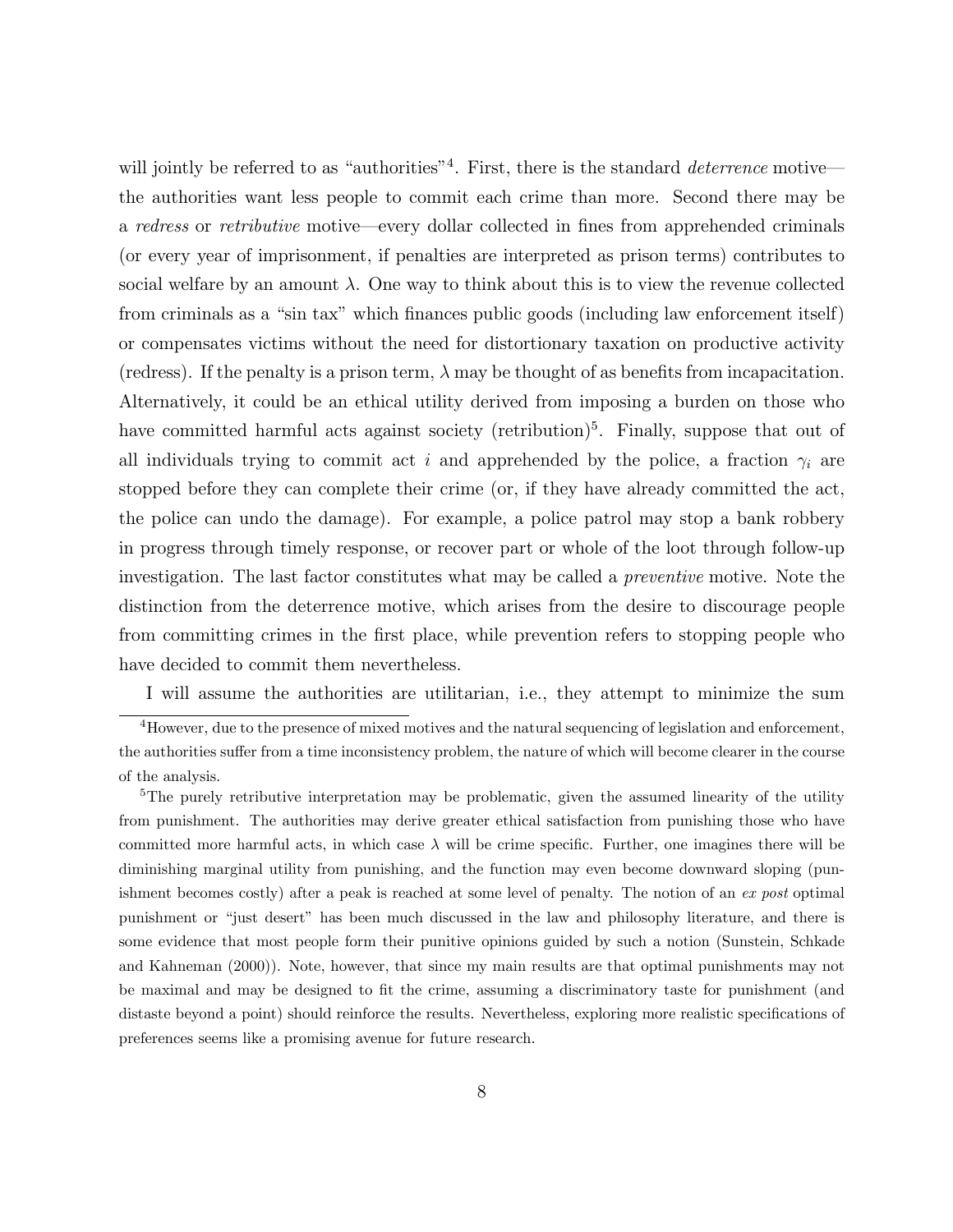of harms minus any benets accruing from penalties. The objective function can then be written as<sup>6</sup>

$$
W = \sum_{i=1}^{2} \theta_i \left[ (1 - p_i \gamma_i) c_i - \lambda p_i s_i \right]
$$
 (2)

where  $\theta_i$  is the measure of people who choose to commit crime i.

### 3.1 Equilibrium with Full Commitment

First, let us outline the *full commitment* case. This arises when the authorities can announce (and commit to) all aspects of law and policing, i.e., the entire policy vector  $(s_1, s_2, p_1, p_2)$ . People in the population take this as given and choose whether to commit a crime or not, based on their individual expected benets and expected costs. The marginal individual is one for whom the expected benefit equals the expected cost, and who is consequently indifferent between committing the crime and being a law abiding citizen. Note that because of the possible prevention factor, the expected benefit is only  $(1 - p_i \gamma_i)b$ , while the expeced  $\cos t$  is  $p_i s_i$ . For an arbitrary policy vector, the measure of people who commit a crime of type *i* is therefore  $\theta_i = 1 - F_i \left( \frac{p_i s_i}{1 - p_i} \right)$  $1-p_i\gamma_i$  . We make the following assumptions on the distributions and parameters, which will be maintained throughout:

**Assumption I:** (Incomplete deterrence)  $F_i\left(\frac{2pS}{1-2p}\right)$  $1-2p\gamma_i$  $($  < 1 for  $i = 1, 2$ .

**Assumption NE:** (No extortion)  $c_i > \frac{2\lambda pS}{1-2m}$  $\frac{2\lambda pS}{1-2p\gamma_i}$  for  $i=1,2$ .

Assumption I ensures that neither crime can be completely deterred. Even if all resources were concentrated on any one activity and maximal penalties imposed on it, there will always be some measure of people who will find it worthwhile to engage in it. Clearly, some kind of limited resource assumption has to be made to generate trade-offs and make the problem

 ${}^{6}$ Unlike much of the deterrence literature, I do not include the private benefits of criminals in the calculation of social welfare. The results do not depend on this as long as the activities are clearly socially harmful, i.e., the social cost of the activities outweigh the criminals' private gain in all situations. At any rate, while the cost benefit approach is useful especially in those problems where the scope of legally permissible actions is itself an issue (e.g., determining speed limits or pollution quotas), its relevance to actions that are universally deemed immoral is questionable. Most people will find it rather odd if one insists that social policy towards rapists should take into account their enjoyment of rape.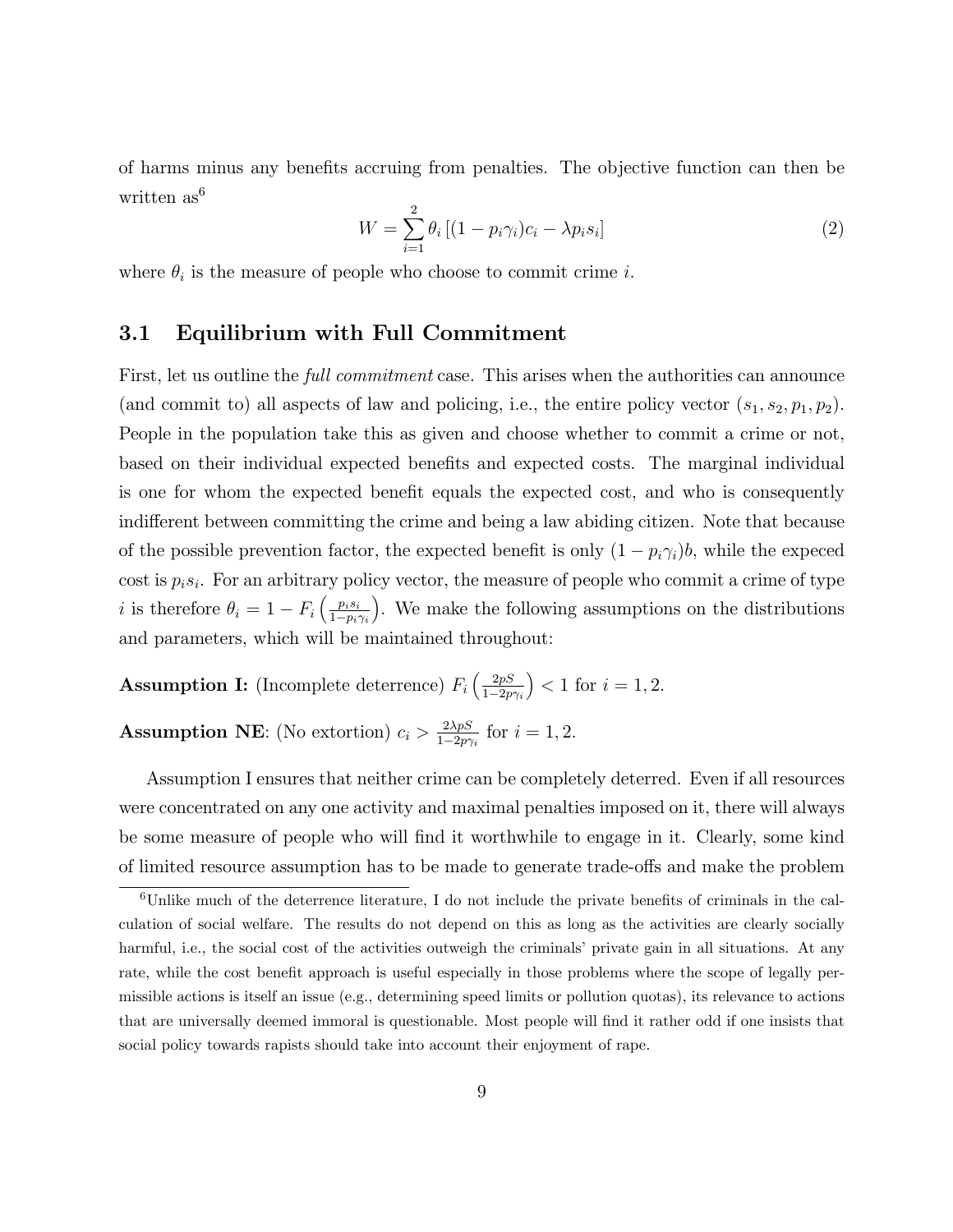interesting. I make a slightly stronger assumption than is necessary to get the general flavor of the results. This is done in order to avoid the inconvenience of corners (in terms of deterrence).

Assumption NE guarantees that even if all resources were concentrated on one crime, its net harm will remain positive. This ensures that deterrence remains the motive, as opposed to extortion. The analysis may be quite different if the latter is the case, but it is not the kind of issue this paper aims to address. Note that meeting these requirements is not a problem—Assumption I can be satisfied by "stretching" out the distributions, and Assumption NE simply requires the harms to be high enough.

Denote by asterisks (\*) the magnitudes of a full commitment equilibrium. These are the values of the instruments that minimize net social damage given by (2), after incorporating appropriate expressions for  $\theta_i$  to reflect citizens' responses to the choice of these instruments. In other words, the optimal policy vector under full commitment is the one which solves

$$
\min_{s_1, s_2, p_1, p_2} \sum_{i=1}^{2} \left[ 1 - F_i \left( \frac{p_i s_i}{1 - p_i \gamma_i} \right) \right] \left[ (1 - p_i \gamma_i) c_i - \lambda p_i s_i \right] \tag{3}
$$

subject to  $s_i \leq S$ ,  $p_i \geq 0$  and (1).

We postpone discussion of the salient properties of this equilibrium till the next section. Before proceeding any further, we discuss an alternative scenario where the authorities can only commit to the penalties for various crimes, but not the resources allocated towards pursuing them.

### 3.2 Equilibrium with Partial Commitment

The assumption that the authorities can publicly commit to all law enforcement parameters seems unrealistic. Since the penalties imposed on the guilty must be supported by law, these do involve a good deal of prior commitment, especially if laws allow little room for discretion in sentencing. How the police department allocates its time and effort is a day to day response to situations on the ground, and typically cannot be legislated. To address this more plausible scenario, we consider a partial commitment case, where the authorities first choose  $s_1$  and  $s_2$ , and then play a simultaneous move game with the citizens in which  $p_1$ ,  $p_2$  and the decisions whether to commit each type of crime are taken simultaneously.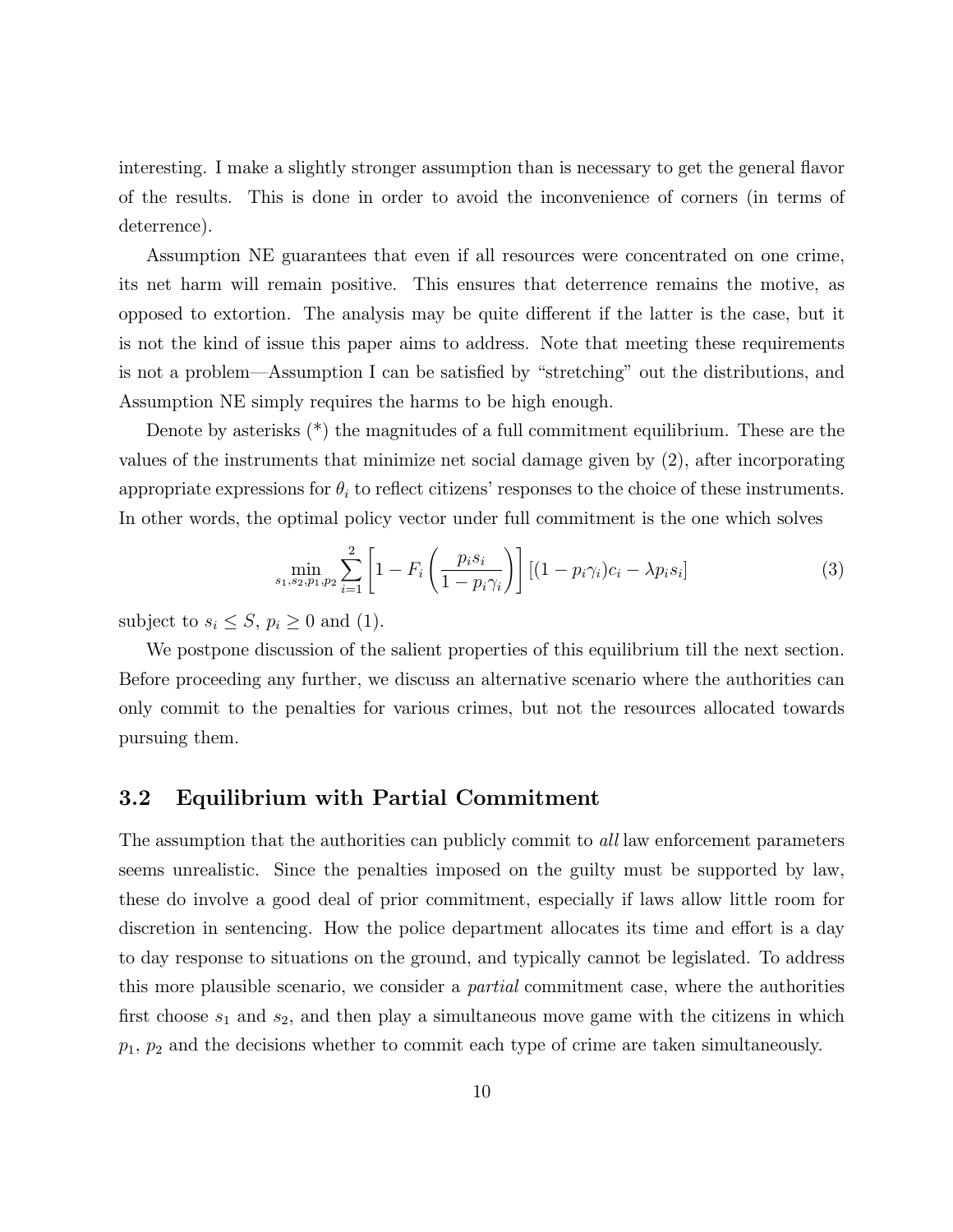In any interior equilibrium of the subgame, where both types of crime are monitored to some degree, the expected marginal returns from targeting police resources at either activity must be equal. In the case of corner outcomes, where the police exclusively target one kind of activity, it must be that the marginal returns from monitoring that activity (weakly) exceeds that from the other. Note that in computing these marginal returns to monitoring, the measure of people  $\theta_i$  engaged in each crime i must be treated as exogenous, since policing strategy and criminal choices are simultaneous in the subgame. From (2), the marginal return to increasing  $p_i$  is  $\theta_i(\gamma_i c_i + \lambda s_i)$ . Collecting together these observations and replacing  $\theta_i = 1 - F_i \left( \frac{p_i s_i}{1 - p_i} \right)$  $1-p_i\gamma_i$ ) as the final step, we can write

$$
\left[1 - F_1\left(\frac{p_1 s_1}{1 - p_1 \gamma_1}\right)\right] (\gamma_1 c_1 + \lambda s_1) \stackrel{\ge}{=} \left[1 - F_2\left(\frac{p_2 s_2}{1 - p_2 \gamma_2}\right)\right] (\gamma_2 c_2 + \lambda s_2) \text{ if } p_1 \in (0, 2p) \quad (4) \\ = 0
$$

We will focus on the subgame perfect equilibrium of this partial commitment case. Denote the relevant magnitudes by double asterisks  $(*^*)$ . For arbitrary  $(s_1, s_2)$ , let  $p_1(s_1, s_2)$ and  $p_2(s_1, s_2)$  be the monitoring levels in the equilibrium of the subgame, as described in (4), together with the resource constraint (1). It can easily be checked that each subgame has a unique equilibrium, so that these are single valued functions. Finally,  $s_1^{**}$  and  $s_2^{**}$  are obtained by substituting these functional expressions into the objective function in (3), and maximizing it with respect to  $s_1$  and  $s_2$ .

## 4 Preventive Motives

I first consider the extreme case where the penalties have no direct social utility ( $\lambda = 0$ ), making redress or retribution irrelevant in the design of laws and their enforcement. However, prevention is allowed to play a role  $(\gamma_i > 0)$ . I call this the prevention model.

In the prevention model with partial commitment, recalling the general objective function (3) and the constraint (4) implied by equilibrium in the subgame, and setting  $\lambda = 0$ , the problem reduces to

$$
\min_{s_1, s_2} \sum_{i=1}^{2} \left[ 1 - F_i \left( \frac{p_i s_i}{1 - p_i \gamma_i} \right) \right] (1 - p_i \gamma_i) c_i \tag{5}
$$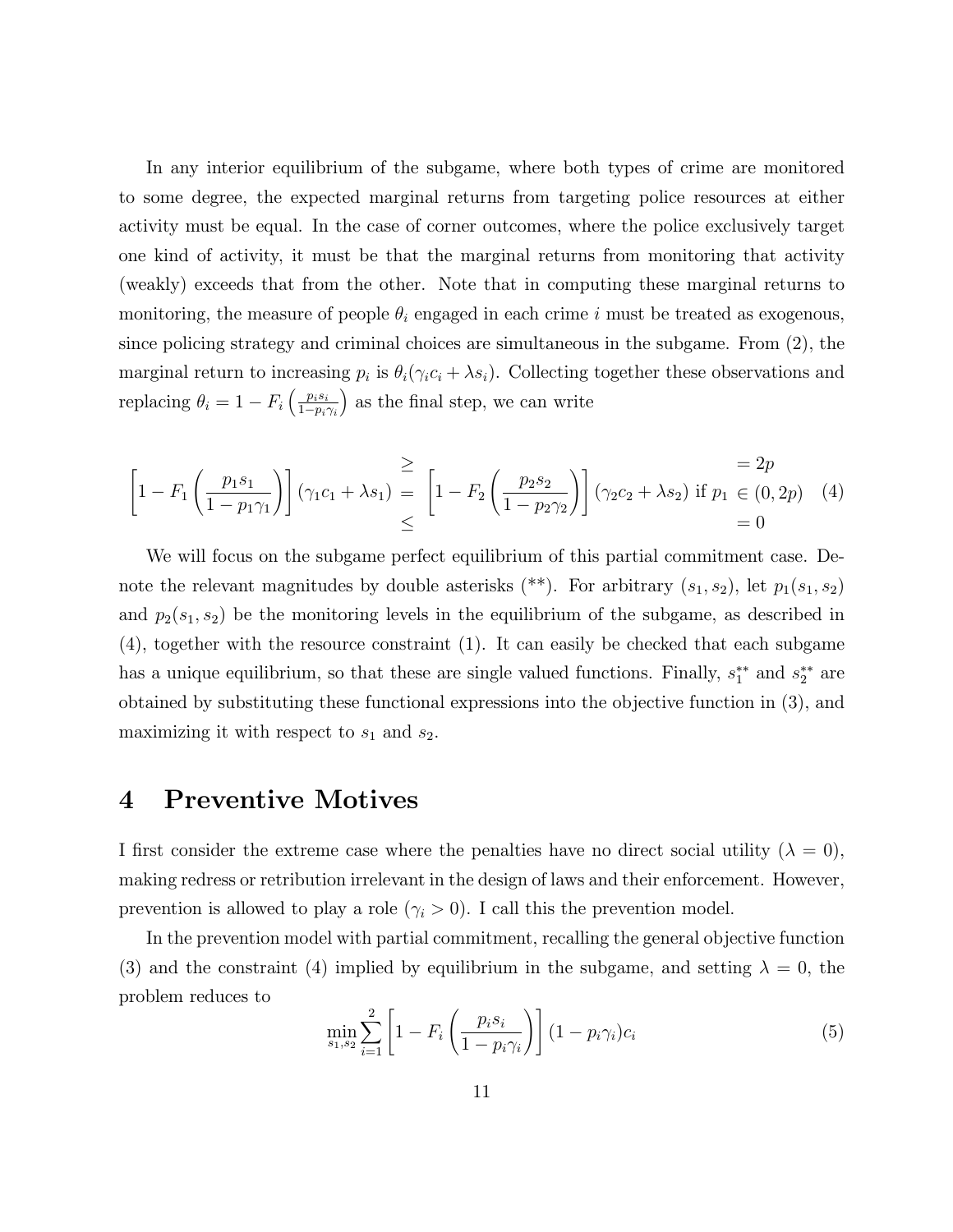subject to

$$
\left[1 - F_1 \left(\frac{p_1 s_1}{1 - p_1 \gamma_1}\right)\right] \gamma_1 c_1 = \left[1 - F_2 \left(\frac{p_2 s_2}{1 - p_2 \gamma_2}\right)\right] \gamma_2 c_2 \text{ if } p_1 \in (0, 2p) = 0
$$
\n
$$
= 0
$$
\n(6)

and (1),  $s_i \leq S$  and  $p_i \geq 0$  for  $i = 1, 2$ .

It is straightforward that under full commitment, optimal punishments are maximal. For fixed  $p_1$  and  $p_2$ , increased sanctions on any activity increases the expected cost of engaging in that activity and will therefore cause fewer people to make that choice. When the authorities cannot commit to an allocation of monitoring resources, however, the penalties will also affect the equilibrium choice of  $p_1$  and  $p_2$  in the monitoring subgame, and this must be taken into account while choosing penalties in the first stage. Our first result is that in the preventive model, optimal penalties are still maximal when this added complication is present.

**Proposition 1** In the prevention model, there is always an equilibrium in which optimal penalties are maximal under either full or partial commitment, i.e.,  $s_i^* = s_i^{**} = S$  for  $i = 1, 2$ . Further, if  $p_i^{**} > 0$   $(p_i^{*} > 0)$  for  $i = 1, 2$ , it must be that  $s_i^{**} = S$   $(s_i^{*} = S)$ .

See Appendix B for proof. The basic intuition can be understood by examining (6), the equilibrium condition in the subgame, in the case of an interior solution (the argument generalizes to corner solutions, as shown in the appendix). I will reproduce this condition below

$$
\frac{1 - F_1\left(\frac{p_1 s_1}{1 - p_1 \gamma_1}\right)}{1 - F_2\left(\frac{p_2 s_2}{1 - p_2 \gamma_2}\right)} = \frac{\gamma_2 c_2}{\gamma_1 c_1} \tag{7}
$$

That is, the ratio of the crime rates takes a value independent of the penalties. One implication of this is that the two crime rates must necessarily move together when some penalty is changed, and it is only one small further step to see that they must both go down when either  $s_1$  or  $s_2$  is increased. If crime rates went up, it must be the case that monitoring resources flowed away from the activity which has been subjected to higher sanctions, in

<sup>7</sup>Strictly speaking, it is necessary that penalties be maximal only if both activities are allocated some monitoring effort. If  $p_2^* = 0$ , for example, then nobody is deterred in activity 2 regardless of the penalty, and hence it can be set at any value, including S.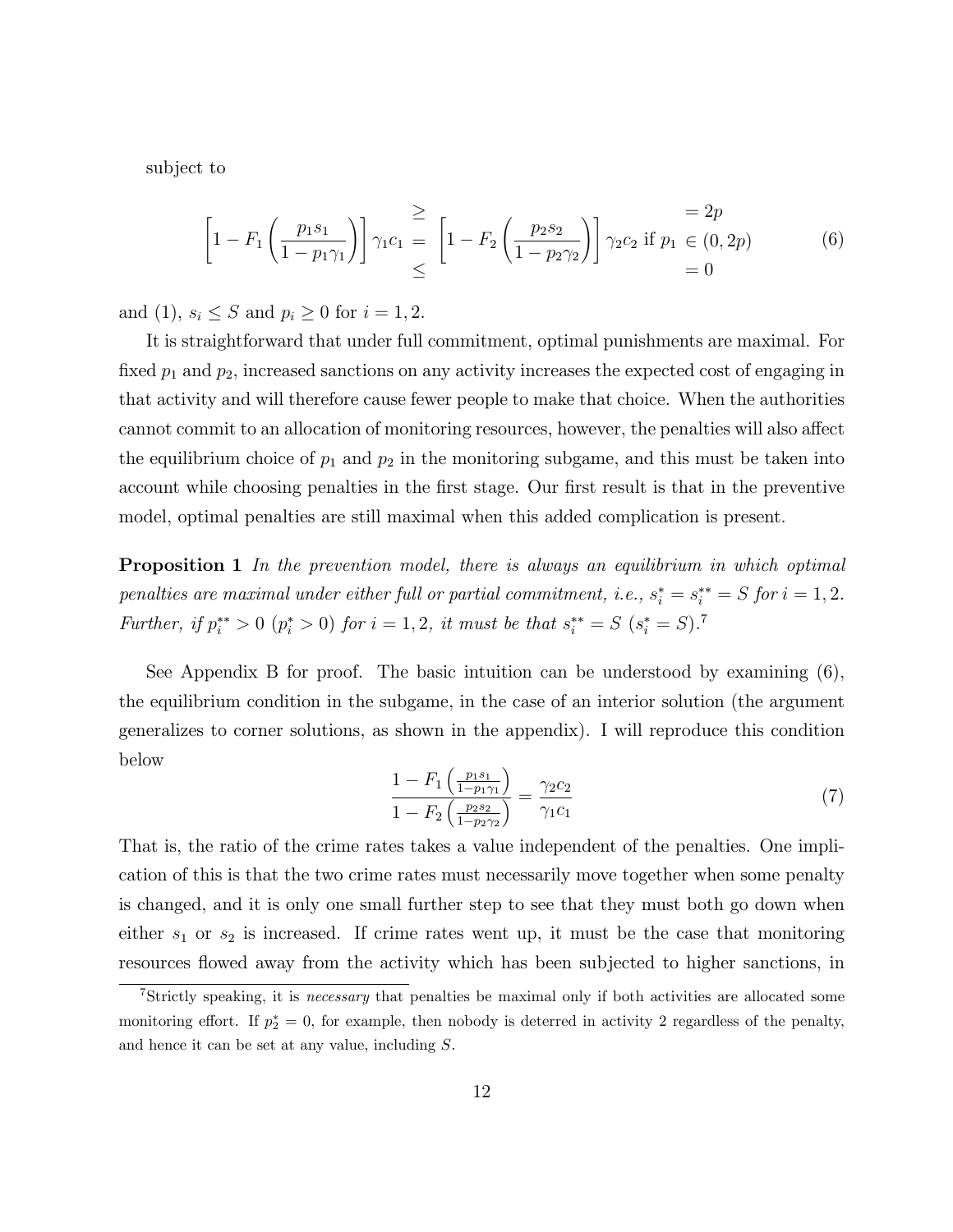which case the other activity is now being monitored more closely. Since the penalty on that activity has remained unchanged, it couldn't be the case that it now produces more crime.

It may be tempting to think that introducing lack of commitment has no effect on the allocation of monitoring resources compared to the first best (the full commitment case), which is why restructuring penalties is not necessary. This is untrue. Absence of commitment generally gives rise to distortions, even when distributions and prevention rates are symmetric. To see this, return to the full commitment problem, and assuming an interior solution, write the first order condition:

$$
\left[1 - F_1 \left(\frac{p_1 s_1}{1 - p_1 \gamma_1}\right)\right] \gamma_1 c_1 = \left[1 - F_2 \left(\frac{p_2 s_2}{1 - p_2 \gamma_2}\right)\right] \gamma_2 c_2 + \frac{c_2 s_2}{(1 - p_2 \gamma_2)} f_2 \left(\frac{p_2 s_2}{1 - p_2 \gamma_2}\right) - \frac{c_1 s_1}{(1 - p_1 \gamma_1)} f_1 \left(\frac{p_1 s_1}{1 - p_1 \gamma_1}\right)
$$
\n(8)

This differs from the monitoring equilibrium condition in the partial commitment case by the extra term on the right hand side. This term captures the *deterrence effect*, the effect of changing the allocation of monitoring resources ex ante, when people can learn about it and respond accordingly, and precisely the effect which is absent when these reallocations are made concurrently with the decisions to engage in crimes. The deterrence effect will generally not be zero at the first best unless by an accidental configuration of the primitives, and hence the allocation will depart from the first best when commitment is absent. In fact under a mild assumption on the distribution of benefits, satisfied by both uniform and exponential distributions, an under policing of the more harmful activity arises.

**Proposition 2** In the prevention model, if prevention rates are the same  $(\gamma_1 = \gamma_2 = \gamma)$ across activities, and  $F_1(.) = F_2(.) = F(.)$ , more monitoring resources are allocated to the more harmful activity under full commitment, i.e.,  $p_1^* > p > p_2^*$ . Further, if  $F(.)$  has the nondecreasing hazard rate property, then absence of commitment to monitoring leads to under monitoring of the more harmful activity, i.e.,  $p_1^{**} \leq p_1^*$  with the inequality strict if  $p_1^* < 2p$ .

For a formal proof, see Appendix B, but I will provide a sketch of the idea here. In the partial commitment equilibrium, any possible preventive gains from reallocating police resources have already been exploited, but deterrence gains (were these reallocations to be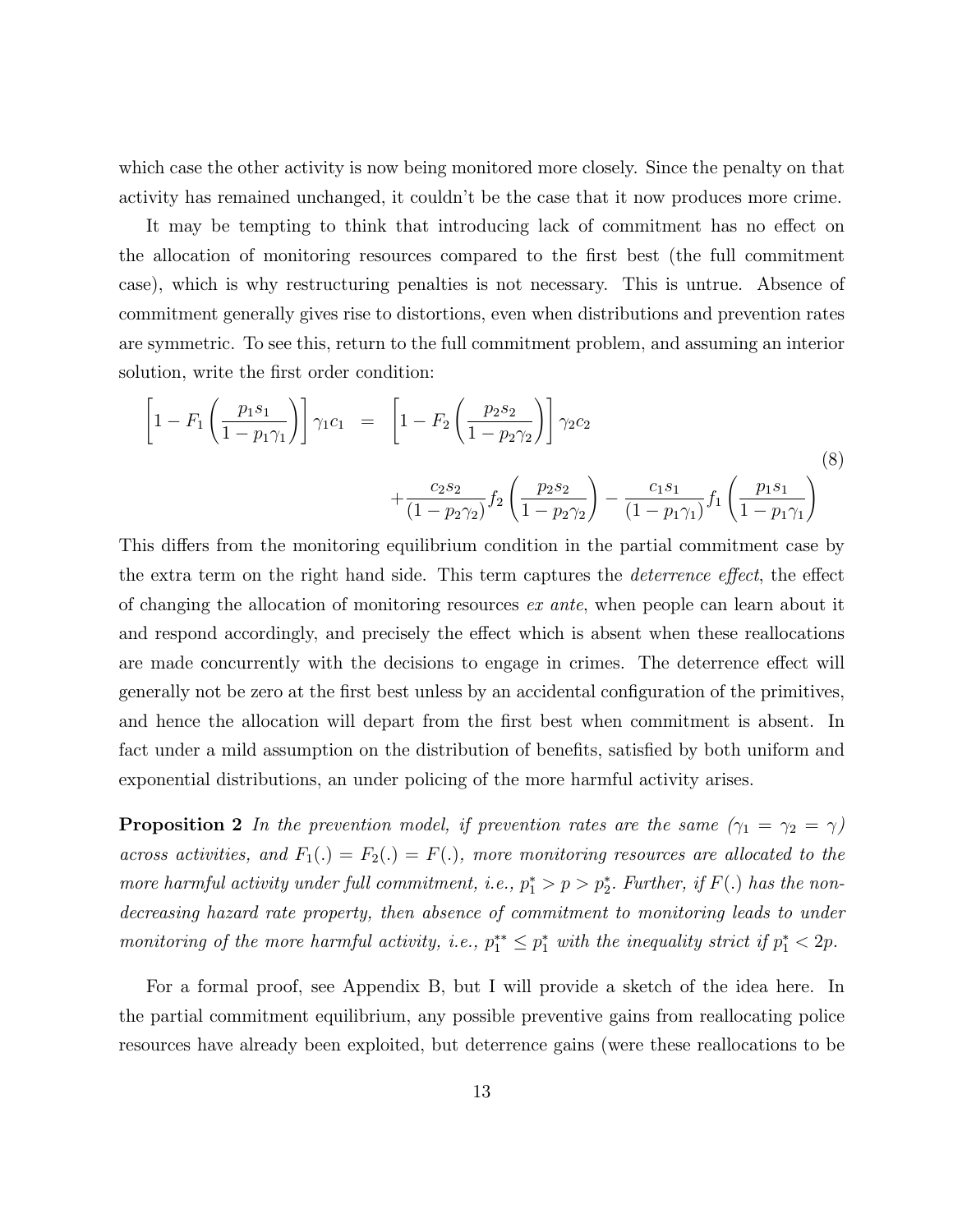announced beforehand in a credible way) have not. Given symmetric response elasticities and prevention rates, the more serious crime draws more resources in a partial commitment equilibrium and has a lower crime rate, because otherwise, switching the monitoring levels would reduce total harm. Under the hazard rate assumption, publicly shifting a small additional amount of monitoring resource from the lesser to the greater crime would deter a larger fraction of offenders in the more harmful activity than the fraction of new criminals it creates in the less harmful one. Since the crime rates are already in inverse proportion to their social harms, this would result in a decrease in net harm for society if the shift were publicly observable.

It needs emphasizing that the monitoring distortion identied in Proposition 2 is not a result of agency problems within the police department but the usual dynamic inconsistency that arises in many games. Unlike prevention of ongoing attempts, deterrence is an ex ante motive which ceases to operate once people have already decided whether or not to engage in crimes.

## 5 Redress or Retributive Motives

Next, I will consider another special case where redress or retributive motives are present  $(\lambda > 0)$  but preventive motives are absent  $(\gamma_i = 0)$ . This could arise if the kind of crimes under consideration are hard to prevent but possible to address after the fact (e.g., tax evasion). One could also think of this as a limiting case of scenarios where redress or retributive factors are large relative to preventive possibilities.

For convenience, the descripion of equilibrium under partial commitment is reproduced below by incorporating the parametric asssumpions of this section in (3) and (4):

$$
\min_{s_1, s_2} \sum_{i=1}^{2} \left[ 1 - F_i \left( p_i s_i \right) \right] \left( c_i - \lambda p_i s_i \right) \tag{9}
$$

subject to

$$
\geq \qquad = 2p
$$
  
\n
$$
[1 - F_1(p_1 s_1)] s_1 = [1 - F_2(p_2 s_2)] s_2 \text{ if } p_1 \in (0, 2p)
$$
  
\n
$$
\leq \qquad = 0
$$
\n(10)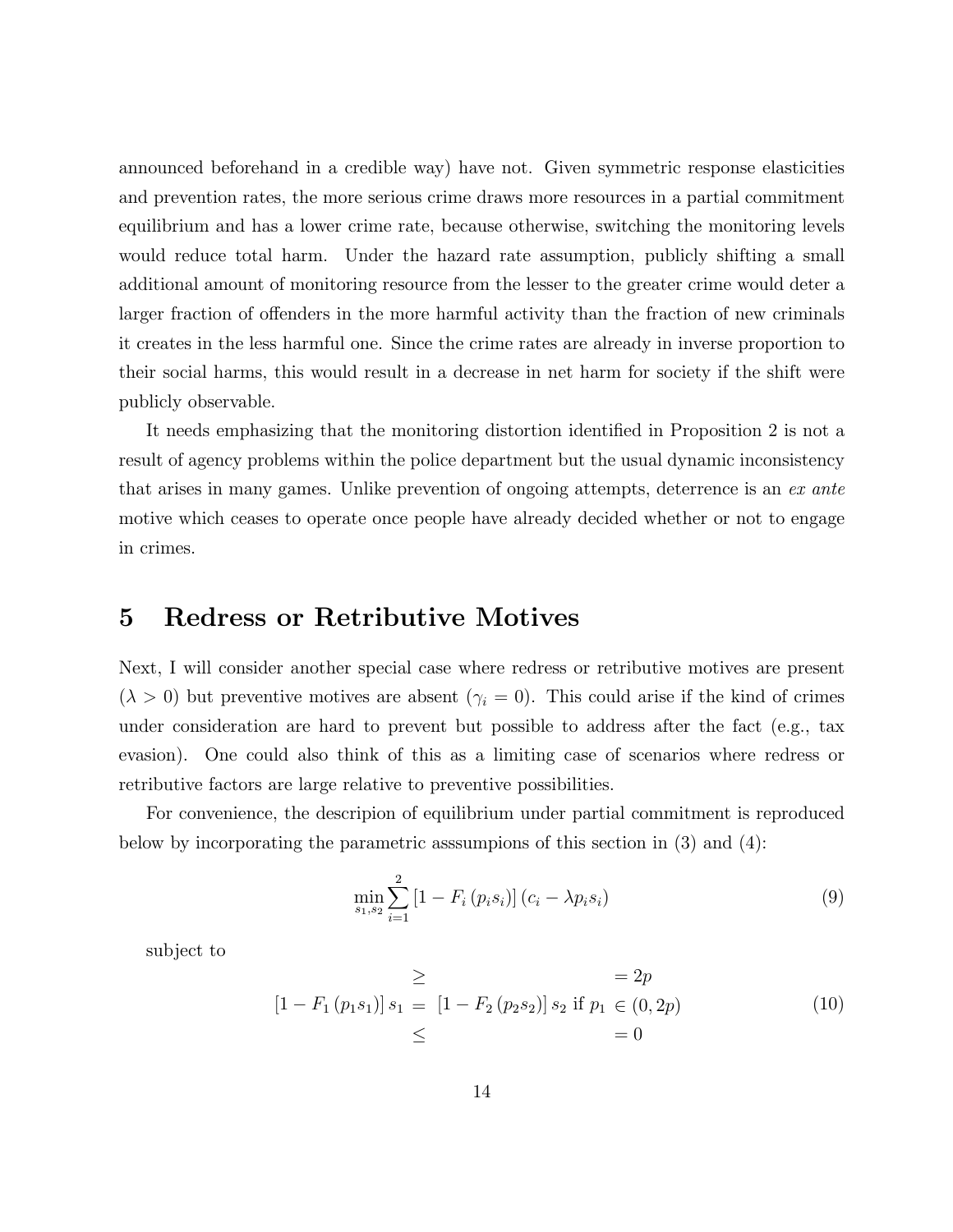and (1),  $s_i \leq S$  and  $p_i \geq 0$  for  $i = 1, 2$ .

The following property is easily established:

**Proposition 3** Consider the redress-retribution model ( $\gamma_i = 0$  for  $i = 1, 2$ ). Under full commitment, there is always an equilibrium in which penalties are maximal, i.e.,  $s_1^* = s_2^* =$ S. If  $p_i^* > 0$ , it must be that  $s_i^* = S$  for  $i = 1, 2$ . Further, if  $F_1(b) = F_2(b)$  for all b, the more harmful activity is monitored more intensively, i.e.,  $p_1^* > p > p_2^*$ .

While the formal proof is in Appendix B, the basic argument is very simple. With fixed  $p_1$ and  $p_2$ , penalties have both a positive deterrent effect as well as a positive redress-retribution  $effect—ceteris \ paribus$ , they reduce the number of people committing the relevant offense, and reduce the margin of net harm from each crime as well. Hence, the optimal fines are maximal if commitment were possible.

As for the comparison of the optimal monitoring choices, they depend not only on the relative harm, but also the elasticities of response to expected penalties. If there is symmetry in the second aspect, it is intuitive that the more harmful activity will draw greater scrutiny. Under symmetry, it can be shown that if more resources are allocated to the less harmful crime, reversing that allocation lowers net social harm.

As in the pure prevention case considered in the previous section, the partial commitment equilibrium cannot replicate the full commitment equilibrium, implying a social loss arising out of the inabiliy to commit to a policing strategy. To see this, assume  $F_1(.) = F_2(.)$ and suppose  $s_1 = s_2 = S$ . From (10), it follows that in the second stage of the game,  $p_1 = p = p_2$ . This allocation runs contrary to the characterization of the full commitment allocation in Proposition 1, demonstrating that relaxing the commitment power has an effect on allocations and payoffs, as in the prevention model. What is interesting here is the implication for the optimal choice of penalties.

The next result shows that when the authorities cannot commit to an allocation of monitoring resources across different crimes, it may be optimal to reduce the penalty on some crime below what is feasible. If the disribution of benefits is symmetric, then any reduced penalty will apply to the less serious crime. Graduated penalties will arise if the difference in harms is large enough, or the redress motive relatively weaker than the deterrence motive. This result on the restructuring of penalties in the presence of redress or retributive motives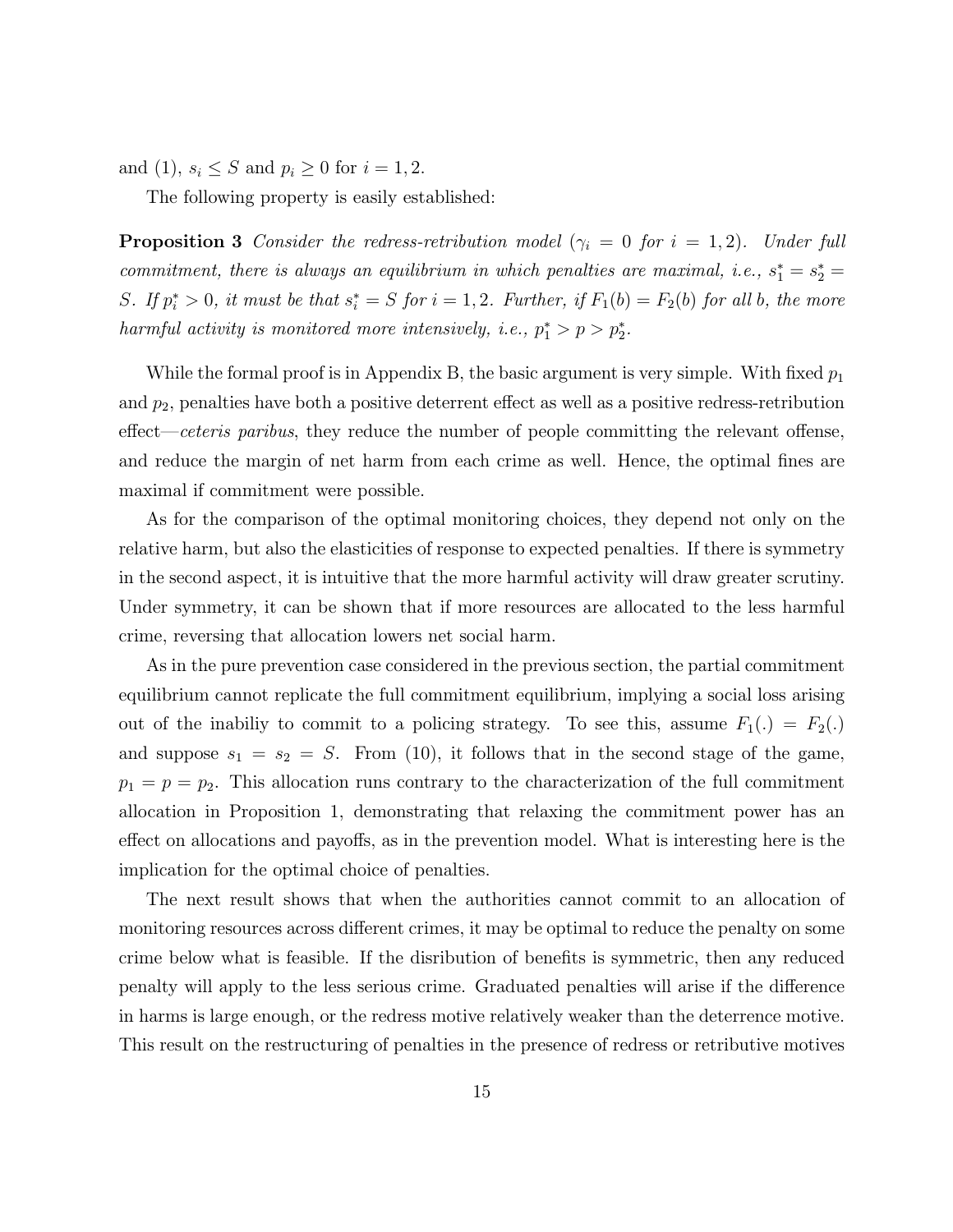stands in sharp contrast to what we obtained for purely preventive motives in Proposition 1.

**Proposition 4** Assume  $F_1(b) = F_2(b) = F(b)$  for all b. In any partial commitment equilibrium of the redress-retribution model, the penalty on the more harmful activity is always maximal, i.e.,  $s_1^{**} = S$ . The penalty on the less harmful activity is less than maximal  $(s_2^{**} < S)$  if

$$
\alpha < \frac{c_1 F(pS)}{\left[F(2pS) - F(pS)\right]\left[c_1 - 2\lambda pS\right]} \text{ where } \alpha = \frac{c_2}{c_1} \tag{11}
$$

Here, I will sketch the basic intuition behind the proof, leaving the more formal treatment to Appendix B. First, a "switching argument" as before establishes that it can never be optimal to impose a smaller penalty on the more harmful crime. If that were the case, then in equilibrium, more people would commit the lesser crime than the serious one. If the penalties were switched, the measures of offenders would also switch, due to the assumed symmetry of the distributions. This preserves the total revenue collected from penalties, but reduces the cumulative social damage by substituting a more harmful activity by a less harmful one. It is also easy to show that the penalties on *both* crimes cannot be less than maximal, because otherwise, there is a way of increasing these penalties such that both crime rates are proportionately reduced. The only question that remains is whether there may be circumstances where it is optimal to reduce the penalty on the lesser crime strictly below maximum. Now, reducing the penalty on the lesser crime will typically<sup>8</sup>, as an equilibrium response, shift policing resources to the more serious crime, deterring it to a greater degree but allowing more of the less harmful activity. This is an acceptable tradeoff if the difference in harms is large enough.

<sup>&</sup>lt;sup>8</sup>Though it sounds intuitive enough, for infinitesimal changes, this effect is not general, but depends on an elasticity condition. When the penalty on one activity is reduced, it is made less attractive as a revenue source, and this direct effect will tend to create a flight of policing resources towards more remunerative arrests. However, the disincentive effect of reduced penalties also encourages more people to commit that particular crime, which has the indirect effect of attracting police attention. Whether there will be a net reduction in monitoring depends on the relative strengths of these two effects. It can be shown that starting from arbitrary fines  $(s_1, s_2)$  and associated equilibrium monitoring levels  $(p_1, p_2)$ , slightly reducing the penalty on crime  $i$  will increase the equilibrium allocation of police resources to the other crime if and only if  $\frac{xf(x)}{1-F(x)} < 1$  evaluated at  $x = p_i s_i$ .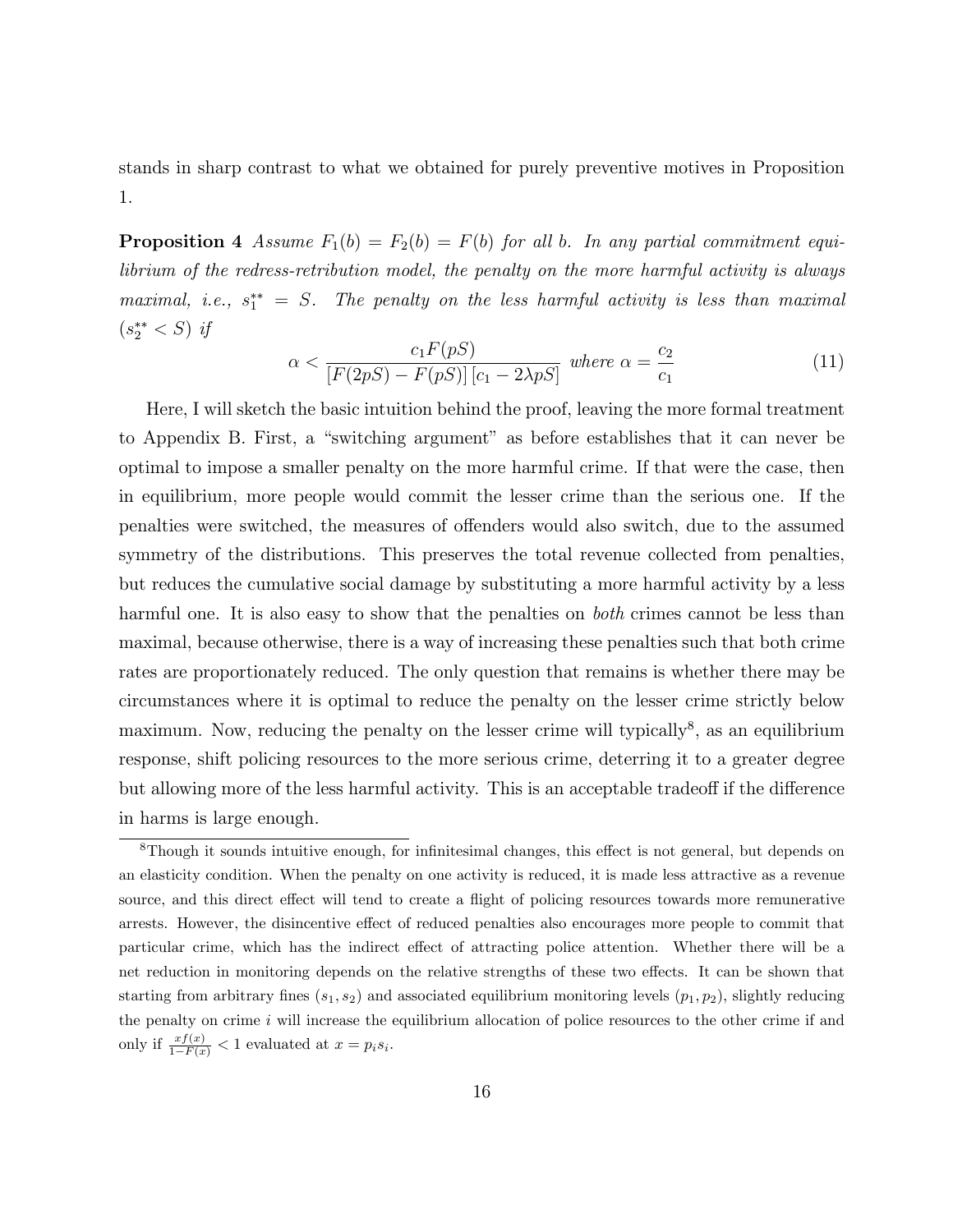A major difference between the two variants of the model that have been considered is that in the latter, penalties produce a direct social benet which is absent in the former. Nevertheless, the authorities will impose the most draconian punishment on a lesser crime when they do not care about the punishment *per se*, but may want to soften it when they find punishment to be useful in itself. The key, of course, lies in how the sructure of penalties affects incentives in the subgame, and thereby overall deterrence.

Why are graduated penalties optimum in the redress-retribution case, but not in the prevention case? To understand this, consider the monitoring equilibrium in the redressretribution model (again focusing on interior solution), which takes the form

$$
\frac{1 - F_1 \left(\frac{p_1 s_1}{1 - p_1 \gamma_1}\right)}{1 - F_2 \left(\frac{p_2 s_2}{1 - p_2 \gamma_2}\right)} = \frac{s_2}{s_1} \tag{12}
$$

In this case, unlike (7), the ratio of crime rates is not a constant, but equal to the ratio of the penalties. When  $s_2$  is lowered, it allows a potential substitution—lowering the crime rate in the more harmful activity (the numerator on the left hand side) at the cost of increasing the crime rate in the less harmful one (the denominator). The prevention model presented no such trade-off, since the two crime rates always moved together. Under the right conditions, the slope of this trade-off is high enough to make a reduction in penalties on the lesser crime worthwhile.

(11) is derived by comparing the total social cost that arises when the lesser crime is legalized, against what would be incurred if penalties were uniformly maximal. It is only sufficient, not necessary, for the optimal penalty on the lesser crime to be less than maximal. An alternative sufficient condition can be derived by examining the derivative of social cost with respect to  $s_2$  when both penalties are set at  $S$ , and ask under what conditions it is positive. Typically, this will depend on the elasticities of crime rates with respect to expected cost, i.e., the poperties of the density function  $f(.)$ , in addition to the value of  $\alpha$ . Also, whenever  $(11)$  is satisfied, it is not necessarily true that completely legalizing activity 2 is optimal. There may be penalties that are positive but less than maximal which minimize net social cost.

The need for lowering punishment critically depends on the general equilibrium effects. Optimal penalties are always maximal in a single act model of crime with an exogenous cost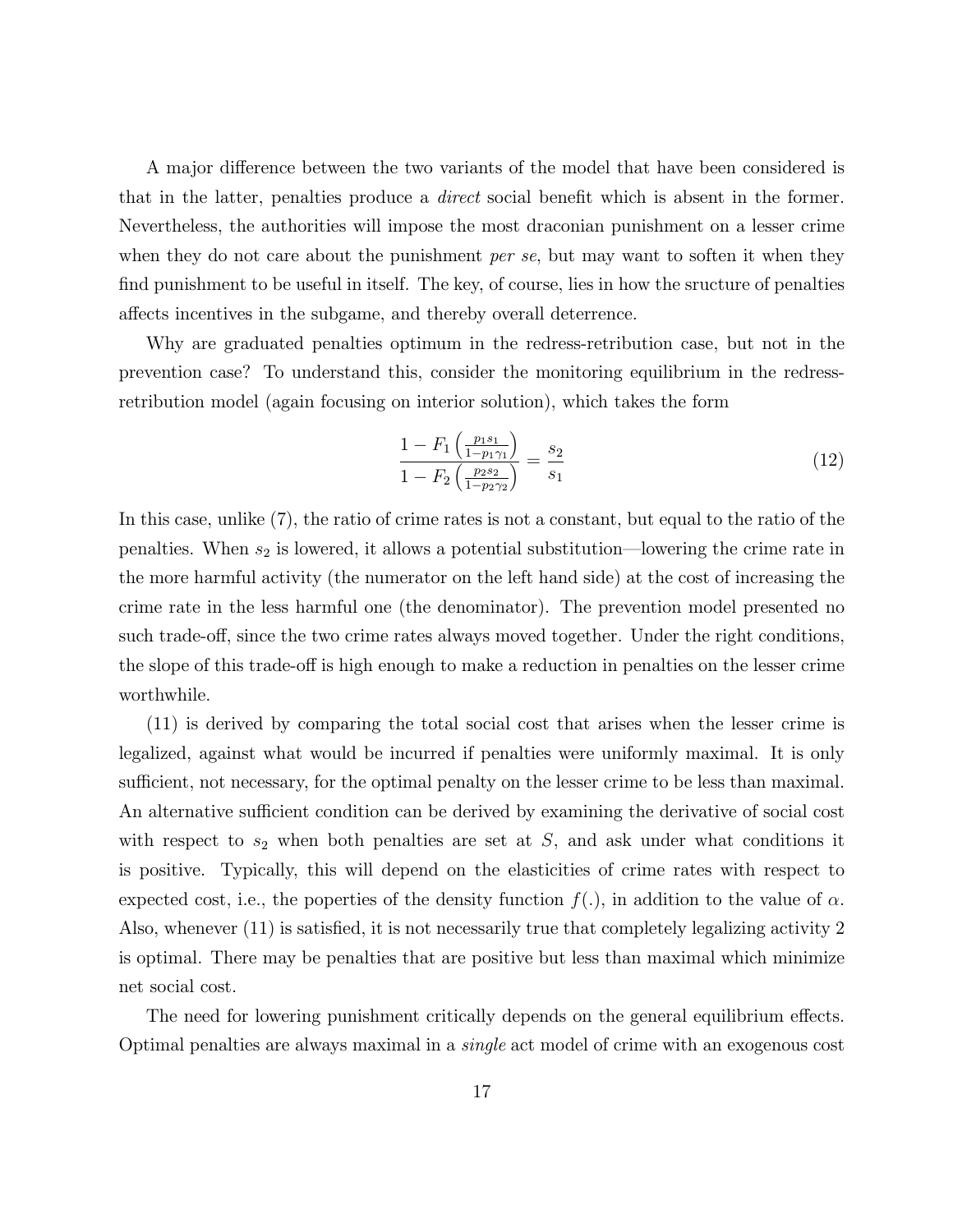of monitoring, even if similar assumptions are introduced (i.e., there are revenue motives in addition to deterrence motives, and the authorities cannot commit to a monitoring level). This is shown in Appendix A, but the basic intuition is not hard to see. In a single act model, commitment problems always lead to under deterrence, and fairly standard arguments establish that raising penalties will lower the crime rate. Only in a multi act model does the situation arise that some activity may be over deterred, and lowering the penalty on that activity may move the allocation in the right direction.

## 6 An Example and Further Observaions

In this section, I consider a specific example and explicitly derive solutions for the various cases. The solutions illustrate some further interesting properties that may arise in models of this class.

Suppose the distribution of benefits for activity 1 is uniform on  $[0, a]$ , and that for activity 2 uniform on [0, 1], where  $a \ge 1$ . Further, let  $p = 0.5$  and  $S = 1$ .

First, consider the redress-retribution model ( $\gamma_i = 0$ ) with  $\lambda = 1$ . If the authorities can commit to a monitoring strategy, taking punishments to be maximal (Proposition 3) and noting that the resource constraint implies  $p_1 + p_2 = 1$ , the problem can be written as

$$
\min_{p_1 \in [0,1]} \frac{1}{a}(a-p_1)(c_1-p_1) + p_1(c_2-1+p_1) \tag{13}
$$

This is a strictly convex function, since the second derivative is  $2\left(1+\frac{1}{a}\right)$  $\big) > 0$ . There is either a unique interior solution, or the solution lies in one of the two corners. The solution is  $p_1^* = 0$  when the following Kuhn-Tucker condition holds: the first derivative is non-negative at  $p_1 = 0$ . This happens when

$$
a \ge \frac{c_1}{c_2 - 2}
$$

When a is very high, the serious crime is hard to deter, since the elasticity of response to higher expected penalties is low. In such situations, it is better to concentrate law enforcement resources in those areas where behavior is more responsive, even though the harm is not as high. Note that whenever  $p_1^* = 0$ , the same outcome can be reproduced even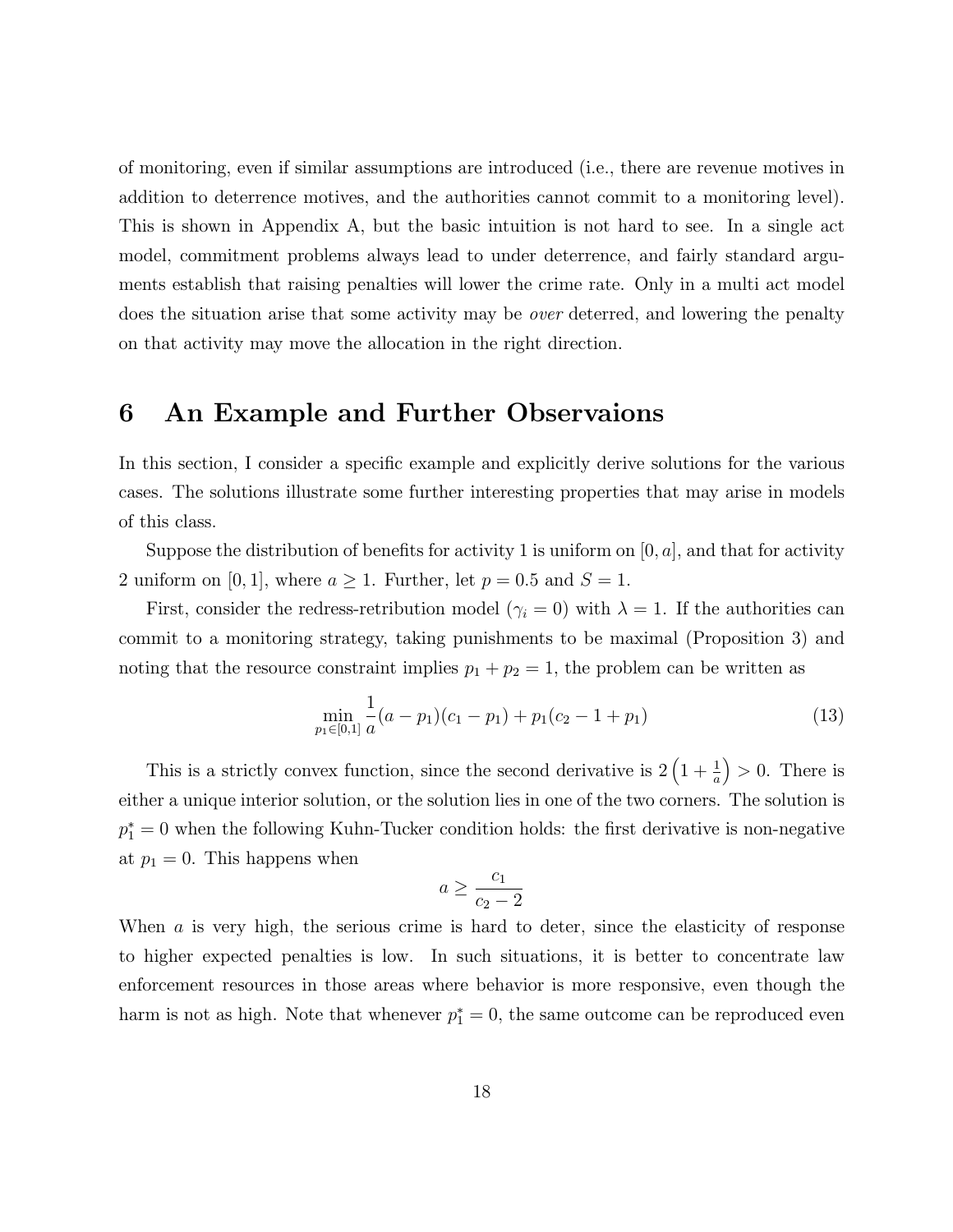in the absence of commitment by setting  $s_1 = 0$ , and that choosing  $s_1 = S$  will lead to an interior (hence sub-optimal) allocation<sup>9</sup>. The preceding discussion can be summarized as

**Observation 1:** If the crime rate in the more harmful act is sufficiently inelastic with respect to expected penalties and the state cannot commit to a monitoring strategy, optimal punishments may be inversely related to social harm.

It seems unlikely this situation will arise often in reality, at least to any pronounced degree. In any case, the more general point remains—when punishment is valuable in itself, it may not be optimal to punish every type of harmful action maximally.

For the rest of this section, I will take  $a = 1$ , i.e., the distribution of benefits are identical. In this case,  $p_1^* = 0$  is ruled out. The solution lies at the other corner  $(p_1^* = 1)$  if the following Kuhn-Tucker condition is satisfied: the derivative of the objective function in (13) is nonpositive at  $p_1 = 1$ . Using  $a = 1$ , this yields

$$
c_1 - c_2 \ge 2 \tag{14}
$$

(14) is the condition under which the less harmful activity will not be monitored at all and hence effectively legalized under commitment.

Turning to the case without commitment, at any interior allocation, the ratio of crime rates must equal the inverse ratio of penalties by (10). Since  $s_1^{**} = S = 1$  by Proposition 4, this implies

$$
\frac{1 - p_1}{p_1} = s_2 \Rightarrow p_1 = \frac{1}{1 + s_2}
$$

Note that an interior allocation is indeed achieved for any  $s_2 > 0$ . Utilizing the fact that  $s_1^{**} = S = 1$ , social cost can be written as

$$
W = (1 - p_1)(c_1 - p_1) + (1 - p_2)(c_2 - p_2 s_2)
$$

Using the resource constraint  $p_1 + p_2 = 1$  and substituting the expression for  $p_1$  obtained above into the objective function and simplifying, we get the following expression for social

<sup>&</sup>lt;sup>9</sup>If  $p_1 = 0$ , the measure of people committing crime 1 will be one, while the measure of people committing crime 2 is less than one. Since penalties are both maximal, the marginal revenue from allocating police resources to the first activity exceeds that in the second, so this situation cannot be an equilibrium.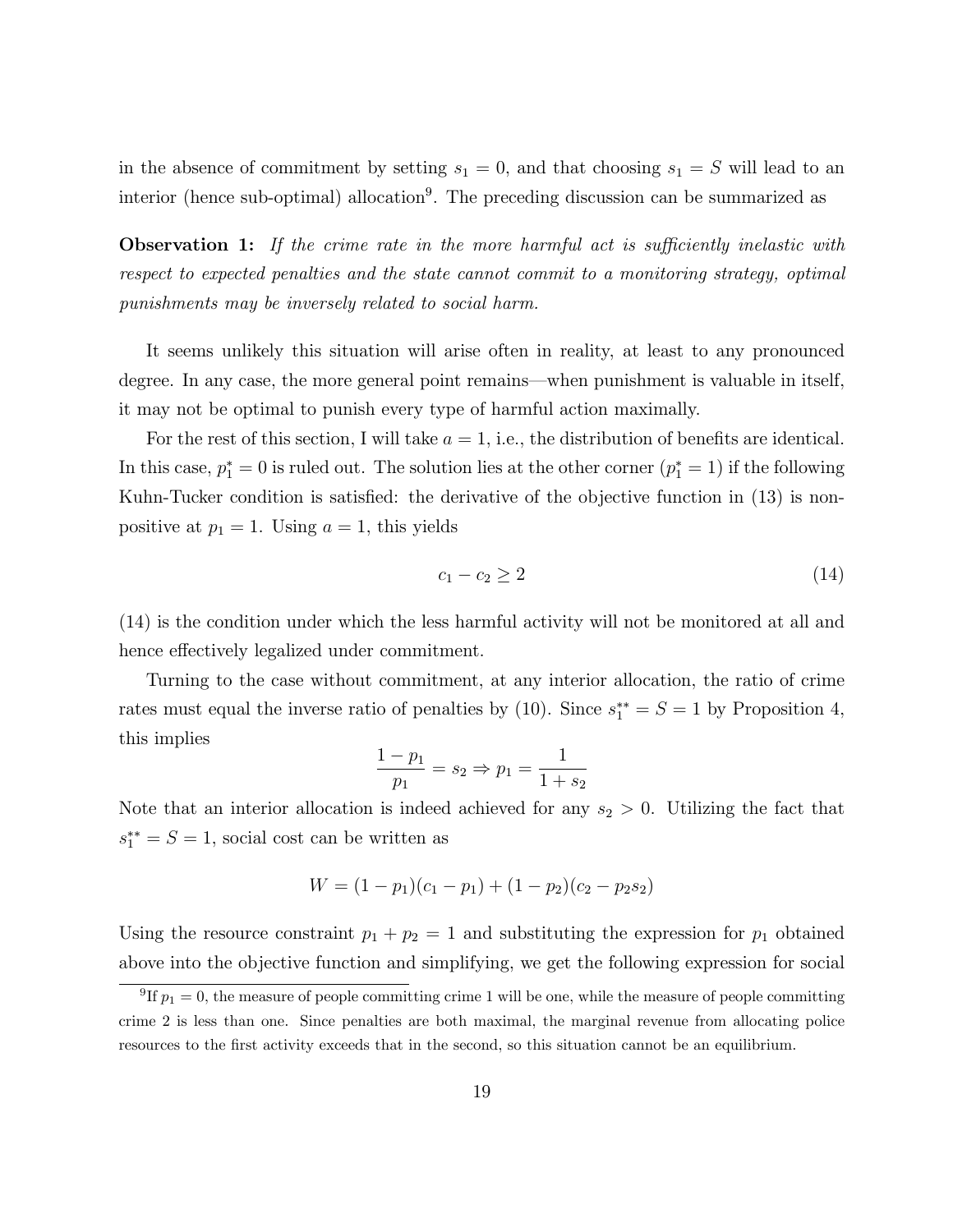cost as a function of the penalty chosen for activity 2:

$$
W(s_2) = \frac{(c_1 - 1)s_2 + c_2}{1 + s_2}
$$

The first derivative can be computed as

$$
W'(s_2) = \frac{c_1 - c_2 - 1}{(1 + s_2)^2}
$$

which is clearly decreasing in  $s_2$ , i.e., the function is strictly concave. Hence, the problem of minimizing W by choosing  $s_2$  always yields a corner solution, with either  $s_2^{**} = 0$  or  $s_2^{**} = 1$ . The former is obtained whenever the derivative is non-negative at  $s_2 = 0$ , i.e.,

$$
c_1 - c_2 \ge 1\tag{15}
$$

(15) is the condition under which the less harmful activity will be legalized in the absence of commitment. Comparing (14) and (15), one can clearly see that legalization is optimal in the absence of commitment for a strictly larger set of parameter values than those for which it is optimal under commitment. Recall from previous discussion that whenever  $p_2^* = 0$ , the commitment outcome can be achieved by choosing  $s_2 = 0$ . This leads to the following observation

**Observation 2:** If it is optimal to legalize an activity when the state can commit to any allocation of monitoring resources, it is also optimal to do so in the absence of commitment. However, the converse is not true, i.e., there may be situations where an activity that would have attracted a positive amount of penalties and monitoring under commitment is optimally legalized in the absence of commitment.

I next turn to the total harm and collection of penalties that arise under the two different assumptions regarding secondary motives. The total harm  $c$  caused by the activities is given by

$$
c = (1 - p_1^{**})c_1 + p_1^{**}c_2 \tag{16}
$$

while the sum of revenues  $R$  collected from the penalties is

$$
R = (1 - p_1^{**})p_1^{**} + p_1^{**}(1 - p_1^{**})s_2^{**} = p_1^{**}(1 - p_1^{**})(1 + s_2^{**})
$$
\n
$$
(17)
$$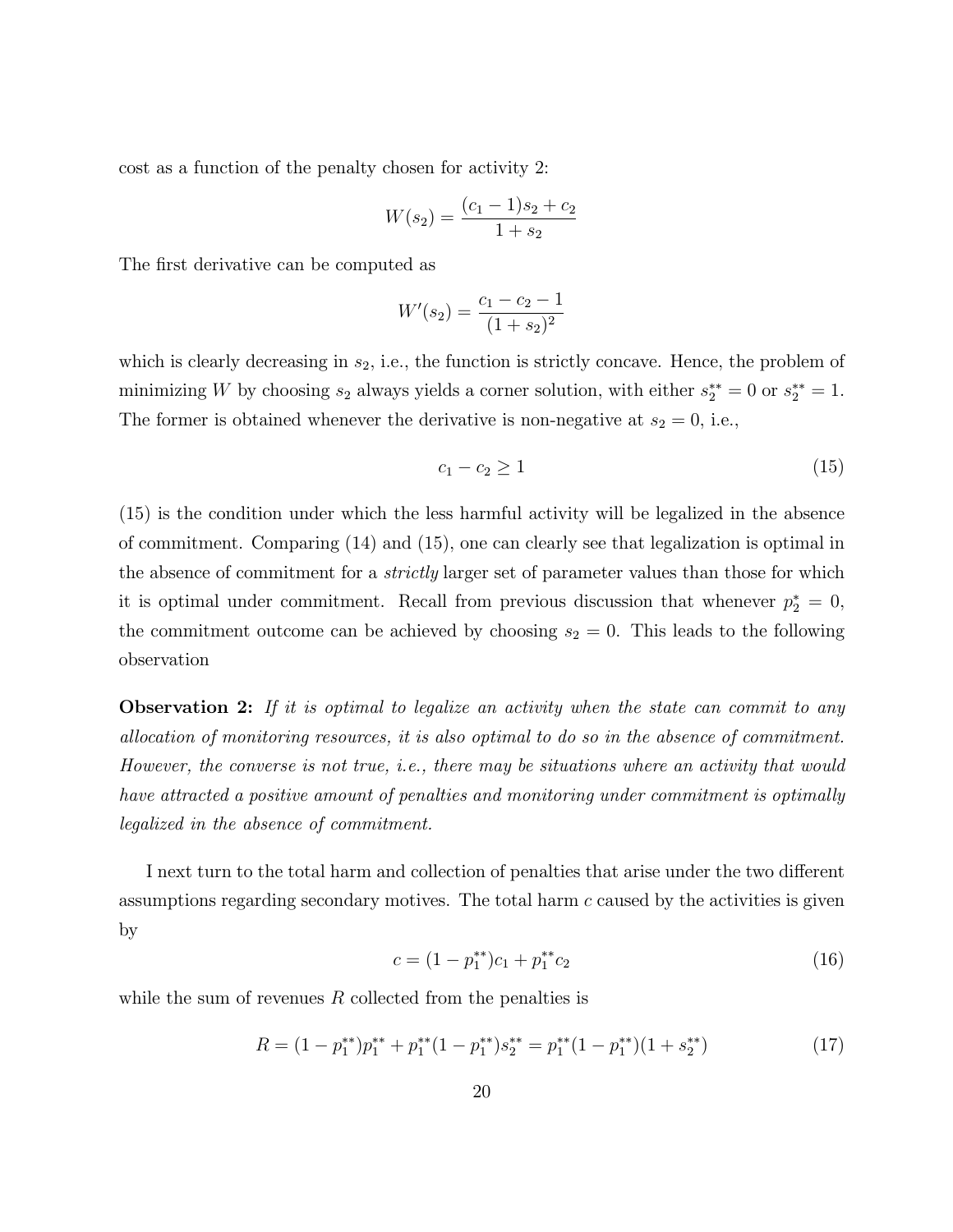In the redress-retribution model, there are two different cases to consider: interior and corner allocations. First, suppose (15) is satisfied, so that  $s_2^{**} = 0$  and  $p_1^{**} = 1$ . In this case,  $c = c_2$ and  $R = 0$ . If (15) does not hold, then the optimum penalty lies at the other corner:  $s_2^{**} = 1$ . Since the crime rates will be in the ratio of penalties, we get  $p_1^{**} = \frac{1}{2}$  $\frac{1}{2}$ . Using this in (16) and (17), we get  $c = \frac{1}{2}$  $\frac{1}{2}(c_1 + c_2)$  and  $R = \frac{1}{2}$  $\frac{1}{2}$ . Collecting together these observations, we can write

$$
c_{\text{retr}} = \begin{cases} c_2 & \text{if } c_1 - c_2 \ge 1 \\ \frac{1}{2}(c_1 + c_2) & \text{if } c_1 - c_2 < 1 \end{cases}
$$

$$
R_{\text{retr}} = \begin{cases} 0 & \text{if } c_1 - c_2 \ge 1 \\ \frac{1}{2} & \text{if } c_1 - c_2 < 1 \end{cases}
$$

where the subscript "retr" represents the values obtained in the redress-retribution model.

Next, consider the prevention model  $(\lambda = 0)$ , with the common prevention rate being positive but negligibly small  $(\gamma_1 = \gamma_2 = \gamma \cong 0)$ . In the absence of commitment, punishments are maximal (Proposition 1) and the allocation of monitoring resources will be such that the ratio of crime rates is equal to the inverse ratio of the harms (it is easy to see that an interior solution always obtains in this example), i.e.,

$$
\frac{1 - p_1^{**}}{p_1^{**}} = \frac{c_2}{c_1} \Rightarrow p_1^{**} = \frac{c_1}{c_1 + c_2}
$$

Using this in  $(16)$  and  $(17)$  above, and using the subscript "prev" to distinguisg magnitudes obtained in the prevention case, we obtain expressions for the total harm and total revenue arising in the prevension model

$$
c_{\text{prev}} = \frac{2c_1c_2}{c_1 + c_2}
$$

$$
R_{\text{prev}} = \frac{2c_1c_2}{(c_1 + c_2)^2}
$$

Suppose  $c_1 - c_2 \geq 1$ . In this case, comparison is straightforward, and we obtain:  $c_{\text{retr}} < c_{\text{prev}}$ and  $R_{\text{retr}} < R_{\text{prev}}$ . Crime is higher when there is no distraction posed by revenues, and revenues are lower when collecting them is indeed one objective! To state it formally:

**Observation 3:** The total harm from crime may be higher when the state's only objective is to deter and prevent crime, and revenues may be lower when the state has the secondary objective of raising revenues in addition to deterring crime.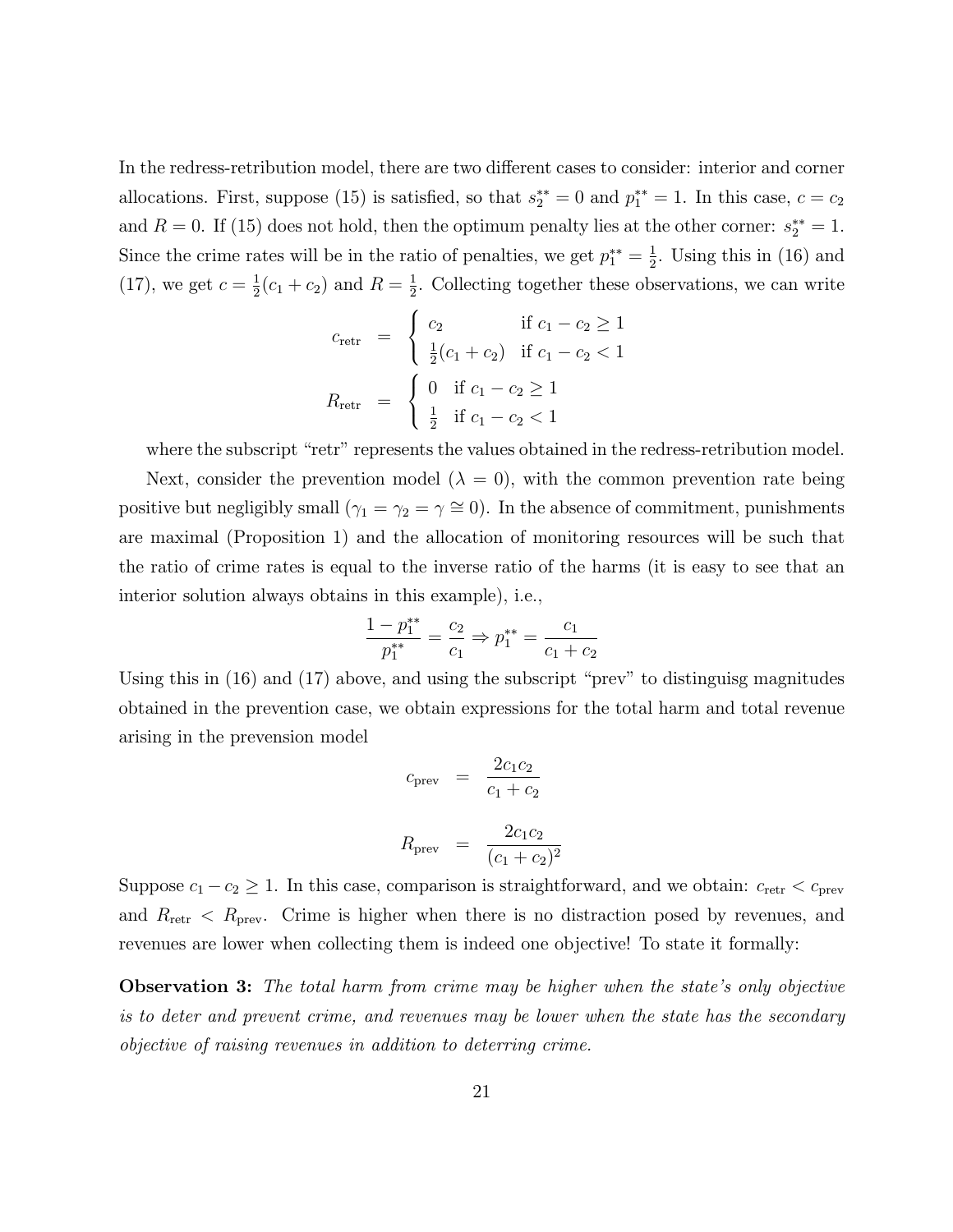Comparing welfare across the two polar cases is problematic, since they arise from different sets of preferences. Nevertheless, one can ask if a "no-envy" condition holds: i.e., will a state motivated only by deterrence and prevention prefer the outcome that arises when punishment is valued? Coversely, will a state that values punishment wish that it could convince people otherwise? The answer to this question depends on parameters and distributions, but the example solved here illustrates that no-envy may fail in both directions.

Under the assumption that the prevention rate  $\gamma$  is negligible, the authorities in the prevention model care only about the cumulative harm, c. Observe that when  $c_1 - c_2 \ge 1$ ,  $c_{\text{retr}}$  <  $c_{\text{prev}}$ . In this case, a state focused only on reducing crime would have been more effective vis-a-vis that objective if it had some retribution or revenue motive. On the other hand, the authorities in the redress-retribution case envy the outcome in the prevention model if the additional revenue outweighs the increased crime in the other outcome, i.e., if  $R_{\text{prev}} - R_{\text{retr}} > c_{\text{prev}} - c_{\text{retr}}$ . Again, considering the case where  $c_1 - c_2 \geq 1$ , this is satisfied if

$$
\frac{2c_1c_2}{(c_1+c_2)^2} - 0 > \frac{2c_1c_2}{c_1+c_2} - c_2
$$
  
or  $c_1 - c_2 < \frac{2c_1}{c_1+c_2}$ 

Since the right hand side above is greater than 1, we have a non-empty region of the parameter space, described by

$$
1 < c_1 - c_2 < \frac{2c_1}{c_1 + c_2}
$$

where no-envy fails both ways. To summarize:

**Observation 4:** It is possible that a state whose only objective is to reduce the harm from crime would be better off delegating authority to someone who also values retribution or revenues. Also, a state that values retribution or revenues in addition to reducing crime may be better off delegating authority to someone whose only objective is to reduce crime. There are parameters and distributions for which these are simultaneously true.

The last observation points to several interesting possibilities that will not be pursued in detail here. First, and most directly, it shows the possible benets of delegation at various levels—administrative, political or otherwise. For example, an electorate concerned solely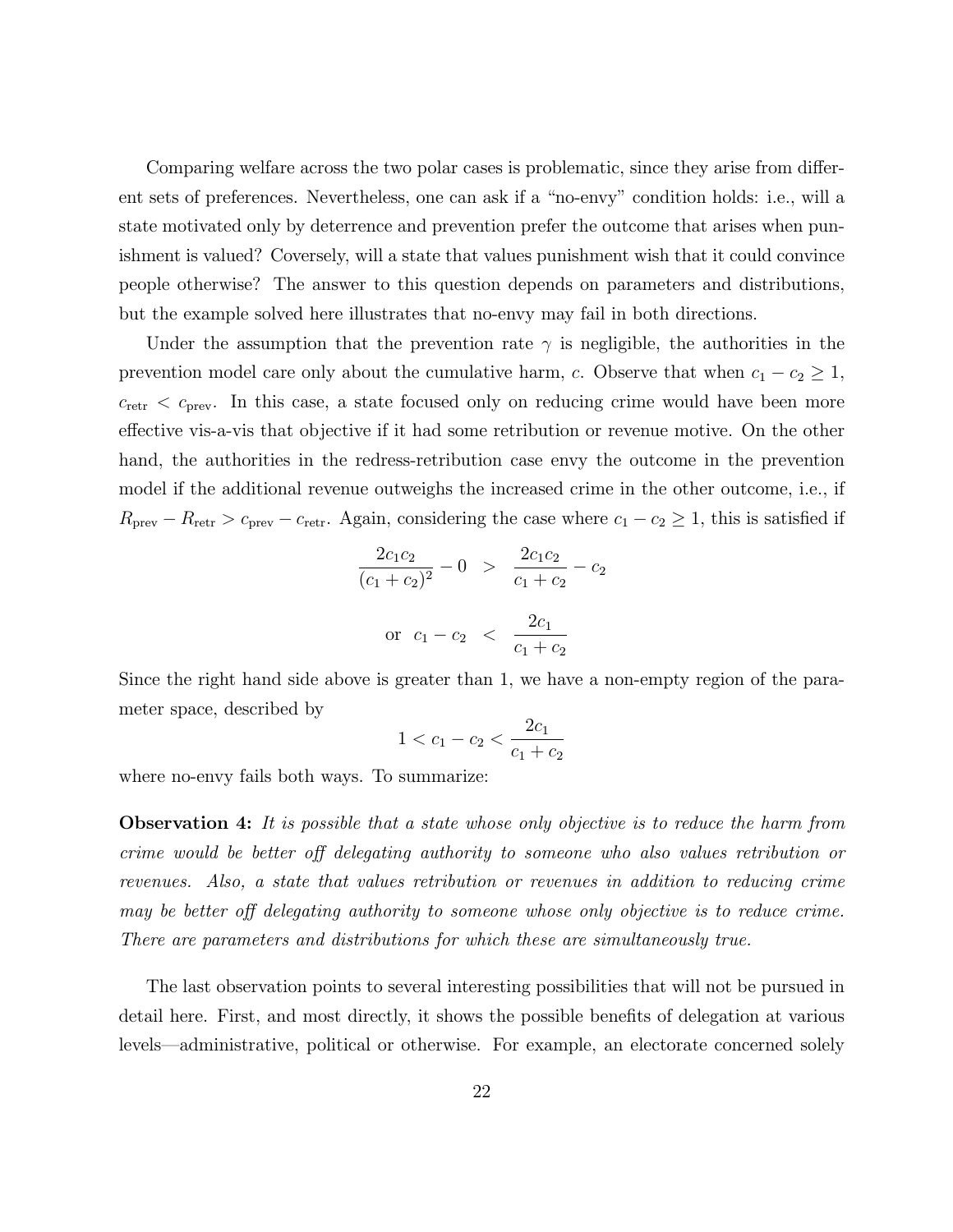about improving law and order as a practical matter may want to vote for political parties with a strongly retributive view of justice. Second, the presence of police corruption may actually solve some of the problems raised by the absence of commitment. Presumably, bribes will be positively related to the official penalties chosen by the legislature, which gives it some leverage over the ultimate allocation of monitoring resources. Last, if there is incomplete information regarding the actual objectives of the lawmakers and law enforcers, it opens up interesting possibilities of signaling through the penalty structure chosen. As we have seen, there may be scenarios where each type wants to mimic the other.

## 7 Conclusion

This paper argues that graduated penalties observed in most legal systems may be an attempt to direct law enforcement efforts towards crimes that are socially more harmful, thereby achieving better deterrence overall. The critical assumptions are: the state cannot commit to a monitoring strategy, and has mixed motives (objectives other than deterrence). However, graduated penalties arise only in the presence of secondary motives that value punishment in itself, such as retribution or fines collected from violators. Other motives that are unrelated to the size of punishment, such as prevention of criminal attempts, will also lead to distortions, but those cannot be corrected by restructuring penalties. The overall harshness of a criminal justice system and the retributive instincts of its designers may be related in counter intuitive ways, and law enforcement may be improved through strategic delegation. Other than reaching these specic conclusions, the paper also tries to extend the framework of analysis in the study of optimal deterrence, by incorporating plausible secondary objectives, dropping strong assumptions regarding policy commitment and exploring general equilibrium effects.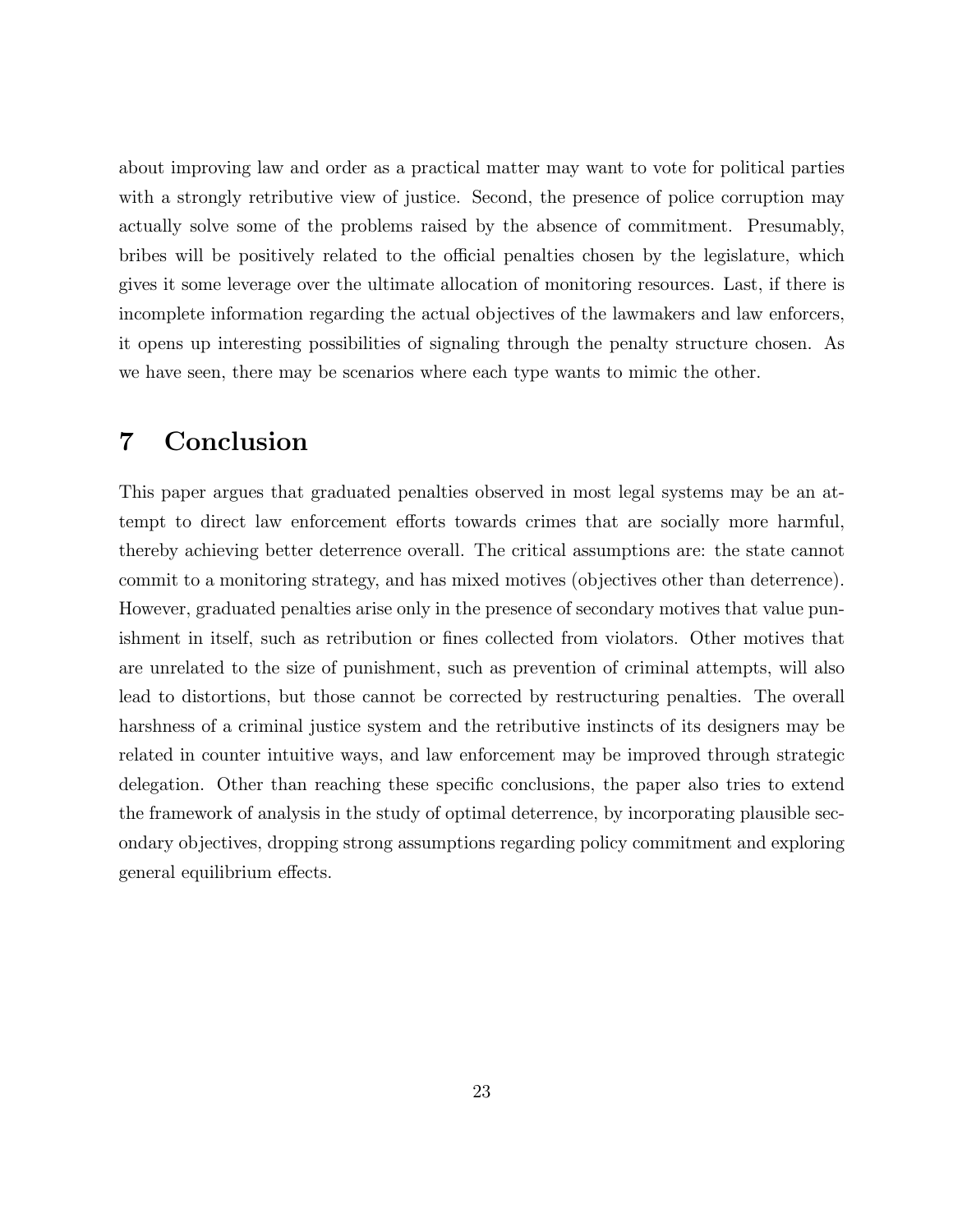## 8 Appendix A: The One Act Model

In this section, I show that optimal penalties are always maximal in a one act model of crime, even in the presence of mixed motives and commitment problems. This demonstrates that the general equilibrium effects which arise when there are competing demands on police resources are crucial to the result that penalties may need to be moderated or clearly harmful acts legalized.

Consider a single harmful act whose benefits are distributed according to  $F(b)$ , social harm of each act being c, the penalty  $s \leq S$  and the intensity of monitoring p, where p can be generated subject to an increasing, convex cost function  $\phi(p)$ . To guarantee interior solutions, assume that  $\phi(.)$  satisfies the Inada conditions:  $\phi'(0) = 0$  and  $\phi'(1) = \infty$ , and further,  $F(S) < 1$  (not everyone can be deterred). Each unit of penalty generates a benefit of  $\lambda$  to the authorities who impose sanctions and monitor the population for infractions. Since prevention failed to produce less than maximal penalties even in the multi-act model, we ignore it here.

I will only analyze the case of partial commitment, since full commitment will yield maximal penalties for the usual reasons. Fix some penalty s. In the subgame, the choice of monitoring is optimal given the crime rate, which yields the first order condition

$$
\lambda s \left[ 1 - F(ps) \right] = \phi'(p) \tag{18}
$$

This yields the monitoring choice  $p(s)$  as a function of the penalty chosen in the first stage. The left hand side is the marginal revenue from increasing the monitoring rate, while the right hand side is the marginal cost. At the legislative stage, the problem is

$$
\min_{s} [1 - F(ps)](c - \lambda ps) + \phi(p) \tag{19}
$$

subject to rational anticipation of the outcome in the monitoring stage, i.e.,  $p = p(s)$ .

(18) has the immediate implication that the crime rate  $1 - F(ps)$  must be decreasing in the choice of s. Suppose not, i.e., suppose  $1 - F(ps)$  goes up when s is increased. Then, from  $(18)$ , it follows that p must be higher, since the marginal returns from monitoring (the left hand side) is higher. However, this means expected sanctions ps must be higher too, which contradicts the assumption that the crime rate  $1 - F(ps)$  has gone up.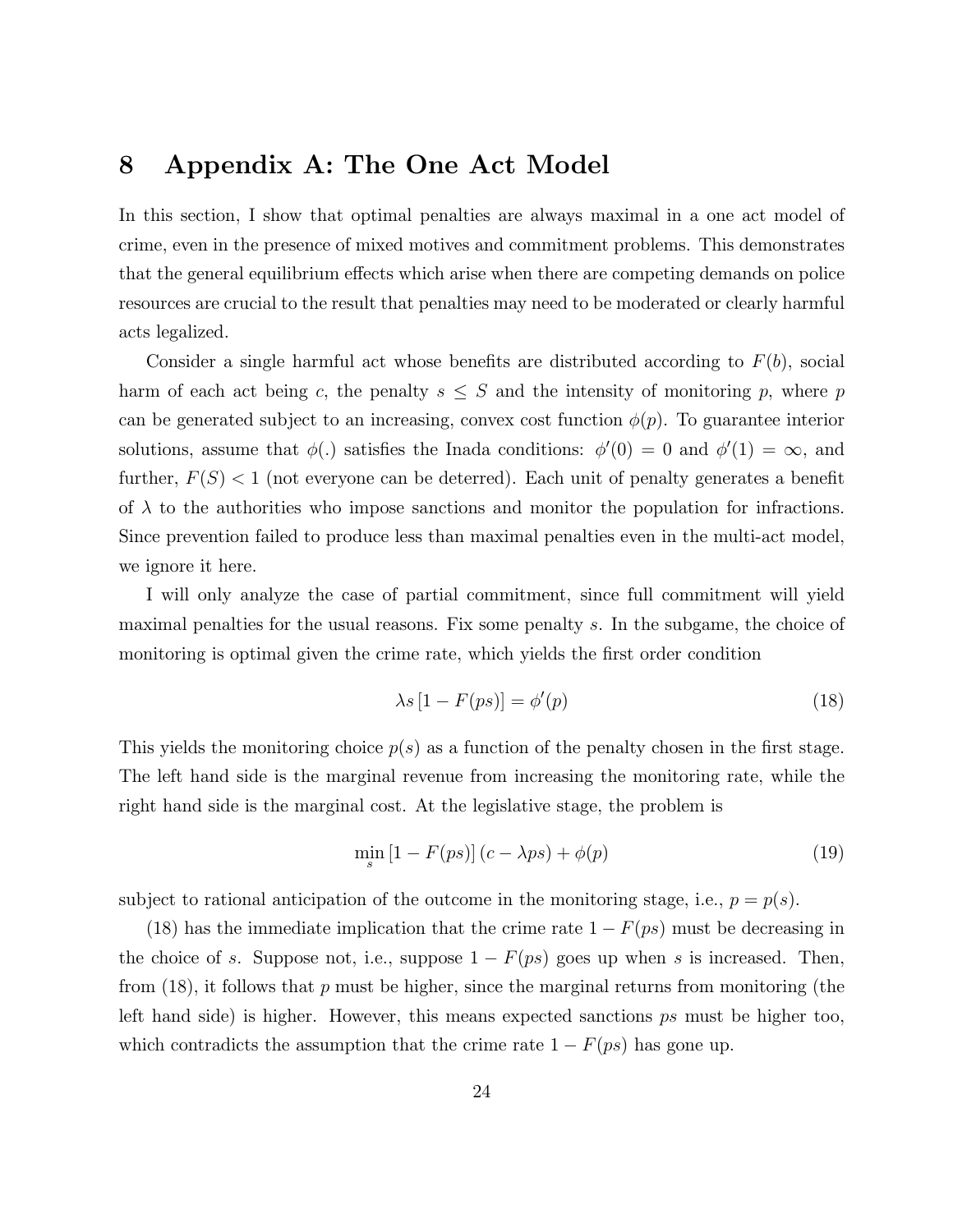Now consider two penalties s' and s'', with  $s'' > s'$ . Let p' and p'' denote the corresponding monioring choices that arise in the subgame, and let  $\theta' = 1 - F(p's')$  and  $\theta'' = 1 - F(p's'')$ be the resultant crime rates. Then

$$
[1 - F(p''s'')] (c - \lambda p''s'') + \phi(p'')
$$
  
=  $\theta''(c - \lambda p''s'') + \phi(p'')$   
<  $\theta''(c - \lambda p's'') + \phi(p')$  since  $p''$  is optimal, given  $s'', \theta''$   
<  $\theta'(c - \lambda p's') + \phi(p')$  since  $\theta'' < \theta'$  and  $s'' > s'$   
=  $[1 - F(p's')] (c - \lambda p's') + \phi(p')$ 

This establishes that the objective function in (19) is strictly decreasing in s. Hence, the optimal penalty is the maximal penalty.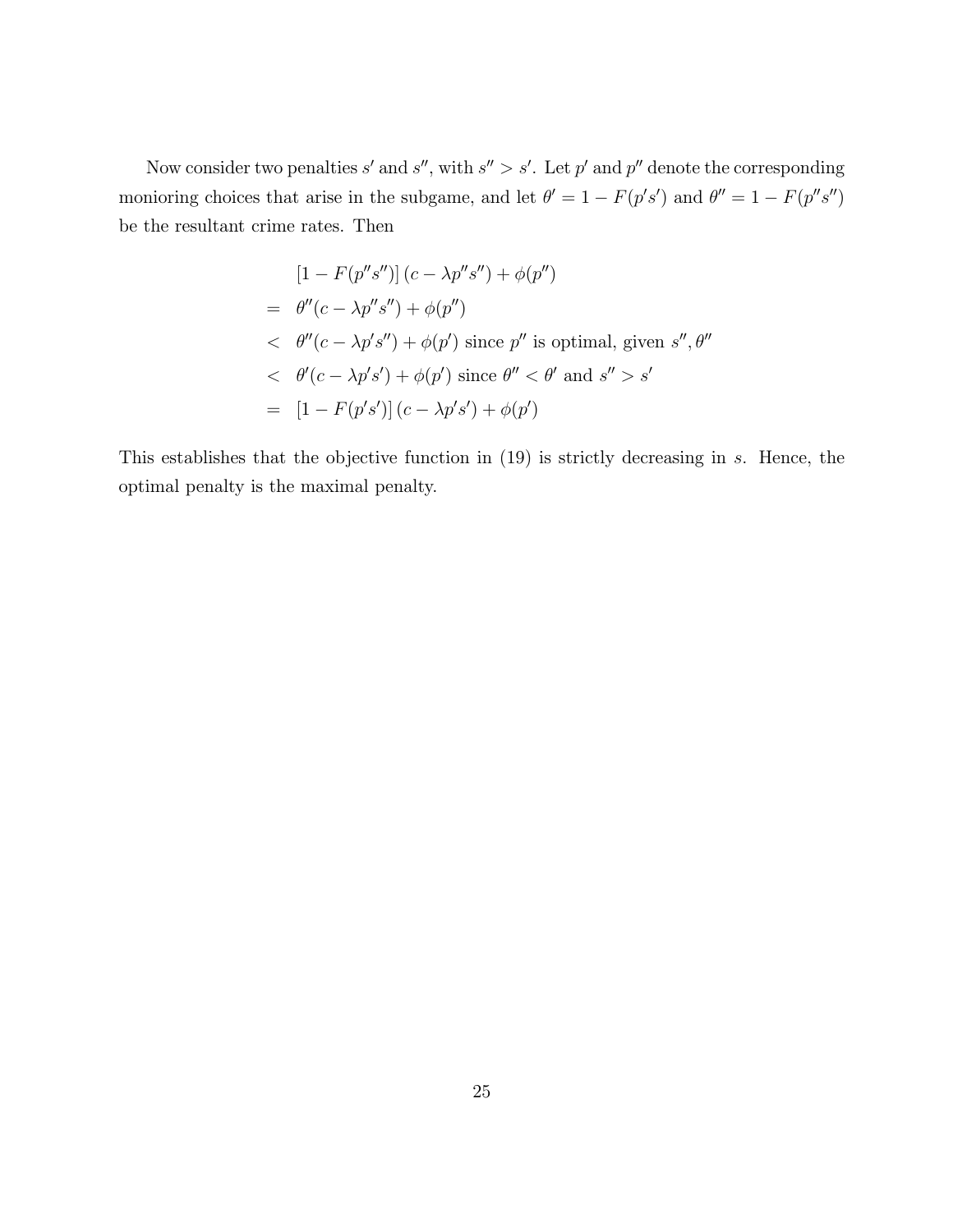## 9 Appendix B: Proofs

**Proof of Proposition 1:** In the full commitment case, the proof is trivial, since the objective function is increasing in  $s_i$ , and strictly so if  $p_1, p_2 > 0$ .

Turning to the partial commitment case, the proof is divided into three parts.

Case 1:  $p_i^{**} > 0$  for  $i = 1, 2$ . In this case, the solution to the problem coincides with the solution to the more restrictive problem where  $(s_1, s_2)$  must be such that (6) holds with equality. Substituting  $(6)$  into the objective function  $(5)$ , it can be rewritten as

$$
\left[1 - F_1 \left(\frac{p_1 s_1}{1 - p_1 \gamma_1}\right)\right] \left[(1 - p_1 \gamma_1)c_1 + \frac{\gamma_1 c_1}{\gamma_2 c_2}(1 - p_2 \gamma_2)c_2\right]
$$
  
=  $c_1 \left[1 - F_1 \left(\frac{p_1 s_1}{1 - p_1 \gamma_1}\right)\right] \left[1 + \frac{\gamma_1}{\gamma_2} - (p_1 + p_2)\gamma_1\right]$   
=  $\frac{c_1}{\gamma_2} (\gamma_1 + \gamma_2 - 2p\gamma_1 \gamma_2) \left[1 - F_1 \left(\frac{p_1 s_1}{1 - p_1 \gamma_1}\right)\right]$ 

where the last line follows from the resource constraint (1). Minimizing this objective function amounts to minimizing the value of the expression  $1 - F_1 \left( \frac{p_1 s_1}{1 - p_1 s_1} \right)$  $1 - p_1 \gamma_1$ .

Continuity of  $F_i(.)$  implies continuity of  $p_i(s_1, s_2)$ , which in turn implies that if  $p_i(s_1, s_2)$ 0 at some  $(s'_1, s'_2)$ , then the inequality continues to hold in a small enough neighborhood of  $(s'_1, s'_2)$ . Note that (6) together with (1) implies that when some penalty  $s_i$  is changed infinitesimally, the measure of people committing each kind of crime, i.e.,  $1 - F_1 \left( \frac{p_1 s_1}{1 - p_1 s_1} \right)$  $1 - p_1 \gamma_1$  $\overline{ }$ and  $1 - F_2 \left( \frac{p_2 s_2}{1 - p_2 s} \right)$  $1 - p_2 \gamma_2$ ), must both move in the same direction, since their ratio is a constant. I claim that these magnitudes are strictly decreasing functions of  $s_1$  and  $s_2$ . Consider a pair of penalties  $(s'_1, s'_2)$  and another pair  $(s''_1, s''_2)$  such that (without loss of generality)  $s''_1 = s'_1$  and  $s_2'' > s_2'$ , and let  $(p'_1, p'_2) \gg 0$  and  $(p''_1, p''_2) \gg 0$  be the pair of monitoring choices resectively which solve  $(6)$  and  $(1)$ . Suppose, contrary to claim

$$
1 - F\left(\frac{p_i''s_i''}{1 - p_i''\gamma_i}\right) \ge 1 - F\left(\frac{p_i's_i'}{1 - p_i'\gamma_i}\right) \text{ for } i = 1, 2.
$$

Since  $s''_i \geq s'_i$ , the above inequality implies  $p''_i \leq p'_i$ , with the inequality strict whenever  $s''_i > s'_i$ . Since  $s''_2 > s'_2$ , we have  $p''_2 < p'_2$  and  $p''_1 \le p'_1$ . However, this violates the resource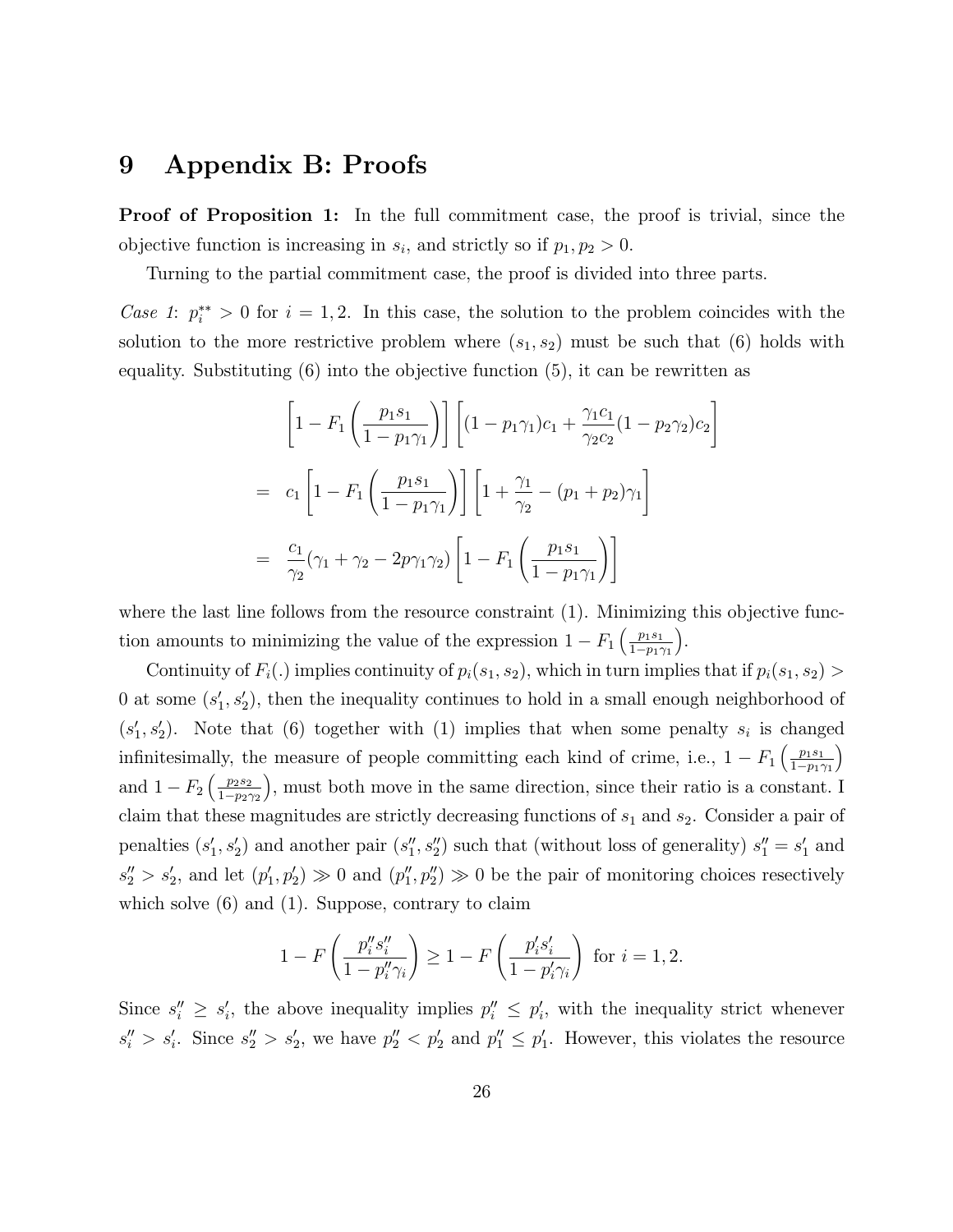constraint, generating a contradiction. Hence, contrary to supposition,  $1 - F_1 \left( \frac{p_1 s_1}{1 - p_1 s_1} \right)$  $1 - p_1 \gamma_1$  $\big)$  (and hence also the objective function) is strictly decreasing in the penalties  $s_1$  and  $s_2$ . Therefore, if  $p_1^{**}, p_2^{**} > 0$ , optimal penalties must be maximal, i.e.,  $s_i^{**} = S$  for  $i = 1, 2$ .

Case 2:  $p_2^{**} = 0$ . In this case, (6) implies

$$
1 - F_1 \left( \frac{2p s_1^{**}}{1 - 2p \gamma_1} \right) \ge \frac{\gamma_2 c_2}{\gamma_1 c_1}
$$

and the objective function (5) assumes the value

$$
\[1 - F_1 \left(\frac{2p s_1^{**}}{1 - 2p\gamma_1}\right) \] (1 - 2p\gamma_1)c_1 + c_2
$$

If the inequality above is weak, then an argument exactly as above establishes that the objective function must be strictly decreasing in the penalties in any small neighborhood, and hence they must be maximal. Suppose the inequality is strict. Since the objective function is decreasing strictly in  $s_1$  and weakly in  $s_2$ ,  $s_1^{**}$  must be maximal and setting  $s_2^{**}$ to be maximal yields the same outcome as any other value.

Case 3:  $p_1^{**} = 0$ . The argument in this case exactly mirrors that in case 2, and is hence ommitted. ■

**Proof of Proposition 2:** Let  $\gamma_1 = \gamma_2 = \gamma$  and  $F_1(.) = F_2(.) = F(.)$ . In what follows, the fact that optimal penalties are maximal both with and without commitment (Proposition 1) will be used throughout. We first show that  $p_1^* > p > p_2^*$ . Suppose not, i.e., let  $p_1^* \leq p$ . Then, if the monitoring levels are switched, i.e., choosing  $p_1 = p_2^*$  and  $p_2 = p_1^*$  instead, the change in net social cost is given by

$$
\Delta W = (c_1 - c_2) \left[ \left\{ 1 - F\left(\frac{p_2^* S}{1 - p_2^* \gamma}\right) \right\} (1 - p_2^*) - \left\{ 1 - F\left(\frac{p_1^* S}{1 - p_1^* \gamma}\right) \right\} (1 - p_1^*) \right]
$$

If  $p_1^*$   $\langle p \rangle \langle p_2^* | \Delta W \rangle \langle 0$ , because the term inside square brackets is negative. This contradicts the fact that  $(p_1^*, p_2^*)$  minimizes W, hence  $p_1^* \geq p$ . It remains to show that the inequality must be strict.

Suppose  $p_1^* = p$ . Then, using the symmetry assumptions in the first order condition (8) for interior solutions, we get

$$
(c_1 - c_2) \left[ \gamma \left\{ 1 - F\left(\frac{pS}{1 - p\gamma}\right) \right\} + \frac{S}{(1 - pS)} f\left(\frac{pS}{1 - p\gamma}\right) \right] = 0
$$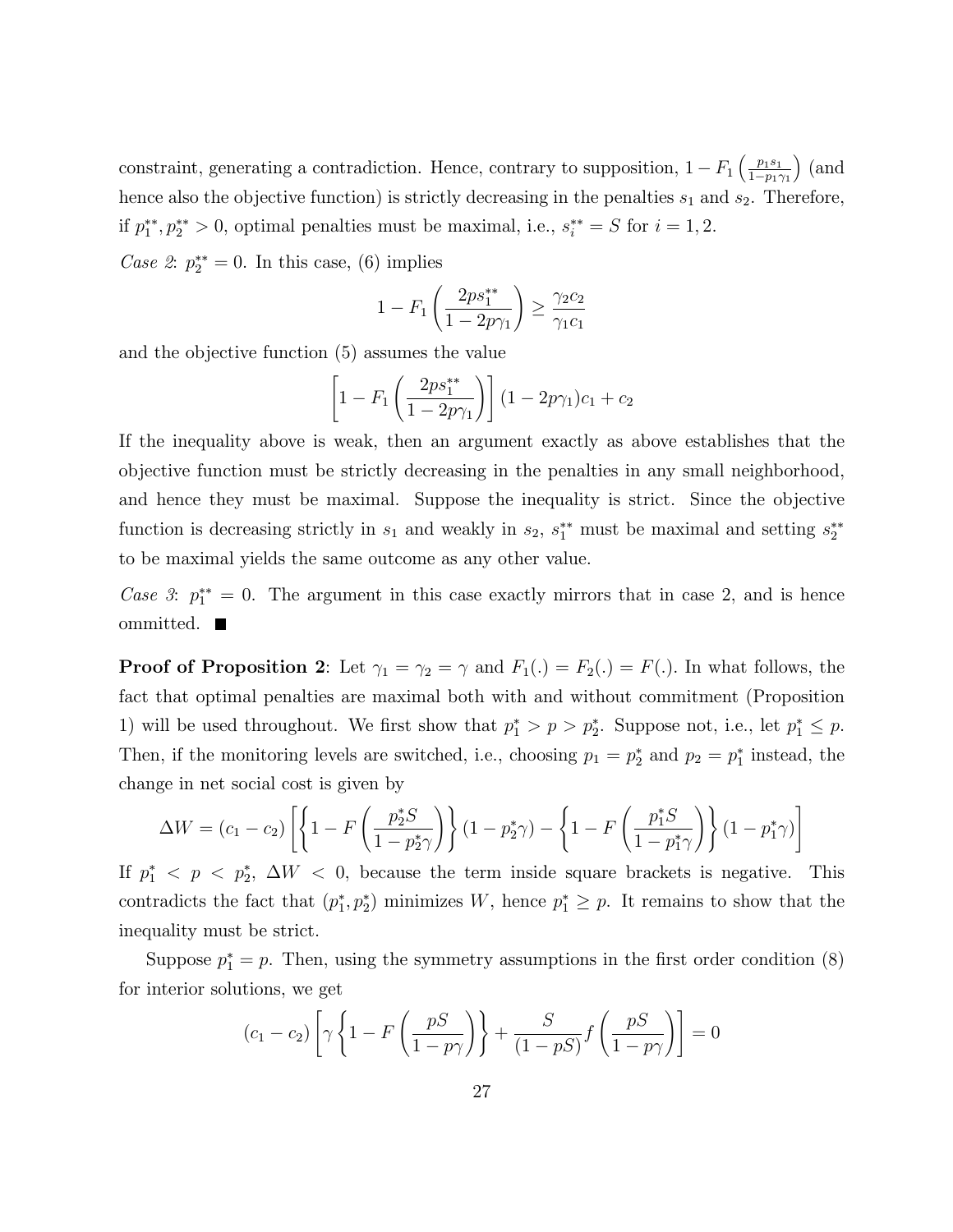However, the expression on the left hand side is strictly positive, generating a contradiction. Hence, (8) is not satisfied at  $p_1^* = p$  and it can be ruled out as the solution.

For the next part of the proposition, assume the hazard rate  $h(.) = \frac{f(.)}{1 - F(.)}$  is nondecreasing, and define

$$
\psi(p_1) = \left[1 - F\left(\frac{p_1 S}{1 - p_1 \gamma}\right)\right] \gamma c_1 - \left[1 - F\left(\frac{(2p - p_1)S}{1 - (2p - p_1)\gamma}\right)\right] \gamma c_2
$$

Suppose  $p_1^*$  is interior but contrary to claim,  $p_1^{**} \geq p_1^*$ . (8), the first order condition for an interior optimum, yields

$$
\frac{c_1 S}{(1 - p_1^* \gamma)} f\left(\frac{p_1^* S}{1 - p_1^* \gamma}\right) = \frac{c_2 S}{(1 - p_2^* \gamma)} f\left(\frac{p_2^* S}{1 - p_2^* \gamma}\right) - \psi(p_1^*)
$$

By assumption,  $p_1^{**} \ge p_1^* > 0$ . Hence, (6) implies  $\psi(p_1^{**}) \ge 0$ . Noting that  $\psi(.)$  is a decreasing function, we have  $\psi(p_1^*) \geq 0$ . Hence

$$
\frac{c_1 S}{(1 - p_1^* \gamma)} f\left(\frac{p_1^* S}{1 - p_1^* \gamma}\right) \le \frac{c_2 S}{(1 - p_2^* \gamma)} f\left(\frac{p_2^* S}{1 - p_2^* \gamma}\right)
$$
\n
$$
\text{or } \frac{f\left(\frac{p_1^* S}{1 - p_1^* \gamma}\right)}{f\left(\frac{p_2^* S}{1 - p_2^* \gamma}\right)} \le \frac{c_2}{c_1} \text{ since } (1 - p_1^* \gamma) < (1 - p_2^* \gamma)
$$

Utilizing (6) once more, we can write

$$
\frac{c_2}{c_1} \le \frac{1 - F\left(\frac{p_1^{**}S}{1 - p_1^{**}\gamma}\right)}{1 - F\left(\frac{p_2^{**}S}{1 - p_2^{**}\gamma}\right)}
$$
\n
$$
\le \frac{1 - F\left(\frac{p_1^*S}{1 - p_1^*\gamma}\right)}{1 - F\left(\frac{p_2^*S}{1 - p_2^*\gamma}\right)} \text{ since } p_1^{**} \ge p_1^* \text{ by assumption.}
$$

Combining the last two inequalities, we get

$$
h\left(\frac{p_1^*S}{1-p_1^*\gamma}\right) < h\left(\frac{p_2^*S}{1-p_2^*\gamma}\right)
$$

But this is impossible if the hazard rate is non-decreasing, since it was already established that  $p_1^* > p_2^*$ . Hence, contrary to assumption,  $p_1^{**} < p_1^*$ .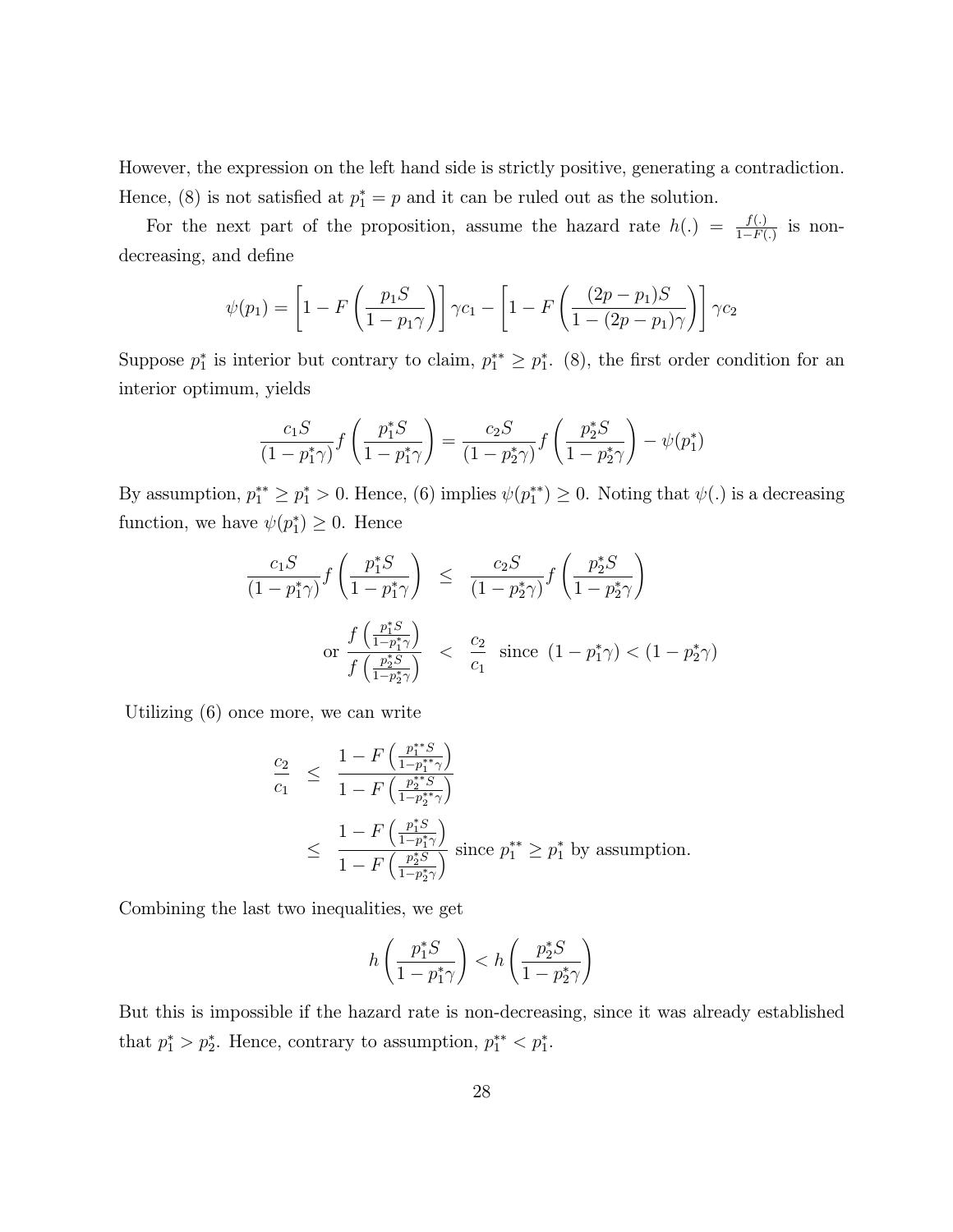Finally, if  $p_1^*$  is not interior, i.e.,  $p_1^* = 2p$ , it is trivially true that  $p_1^{**} \leq p_1^*$ .

**Proof of Proposition 3:** If  $p_i^* > 0$ , it is easily verified that under Assumption I, the objective function is strictly decreasing in  $s_i$ , and therefore, each penalty is optimally chosen to be at its maximal level. Basically, since  $p_1$  and  $p_2$  can be chosen independent of the fines, increasing  $s_i$  reduces both the number of people committing the crime,  $1 - F_i(p_i s_i)$ , as well as the net social loss from each criminal action,  $c_i - \lambda p_i s_i$ . If  $p_i^* = 0$ , varying  $s_i$  has no effect on social cost  $W$ , and hence any choice (including the maximal penalty  $S$ ) is optimum.

For the second part, let  $F_1(.) = F_2(.) = F(.)$ . Setting the fines at the maximal level, the first-order condition for the choice of  $p_1$  and  $p_2$  (if the solution is interior) boils down to

$$
F(p_1^*S) - F(p_2^*S) = \frac{1}{\lambda} \left[ f(p_1^*S) \cdot (c_1 - \lambda p_1^*S) - f(p_2^*S) \cdot (c_2 - \lambda p_2^*S) \right]
$$
(20)

The case  $p_1^* = p = p_2^*$  can then be ruled out because in that case, the left hand side of (20) takes the value 0, while the right hand side is  $\frac{1}{\lambda}(c_1 - c_2)f(pS) > 0$ . Suppose, then,  $p_1^* < p \lt p_2^*$ . We can show that in this case, the value of the objective function can be lowered further by switching around these probabilities, i.e., by choosing  $p_1 = p_2^*$  and  $p_2 = p_1^*$  instead. The change in social cost from doing so is given by

$$
\Delta W = [1 - F(p_2^*S)](c_1 - \lambda p_2^*S) + [1 - F(p_1^*S)](c_2 - \lambda p_1^*S)
$$

$$
-[1 - F(p_1^*S)](c_1 - \lambda p_1^*S) - [1 - F(p_2^*S)](c_2 - \lambda p_2^*S)
$$

$$
= (c_1 - c_2) [F(p_1^*S) - F(p_2^*S)] < 0
$$

which contradicts the fact that  $p_1^*$  and  $p_2^*$  constitute an optimum.

**Proof of Proposition 4:** We first show that  $s_1^{**} \geq s_2^{**}$ . Suppose not, i.e.,  $s_1^{**} \lt s_2^{**}$ . From (10) and assuming symmetric distribution of benets, it follows that

$$
F(p_1^{**} s_1^{**}) < F(p_2^{**} s_2^{**})
$$

Now consider the penalties being switched, i.e.,  $s_1 = s_2^{**}$  and  $s_2 = s_1^{**}$ . From (10), we conclude that the equilibrium probabilities will be switched too, i.e.,  $p_1 = p_2^{**}$  and  $p_2 = p_1^{**}$ . The change in social cost due to this switch is given by

$$
\Delta W = [1 - F(p_2^{**} s_2^{**})](c_1 - \lambda p_2^{**} s_2^{**}) + [1 - F(p_1^{**} s_1^{**})](c_2 - \lambda p_1^{**} s_1^{**})
$$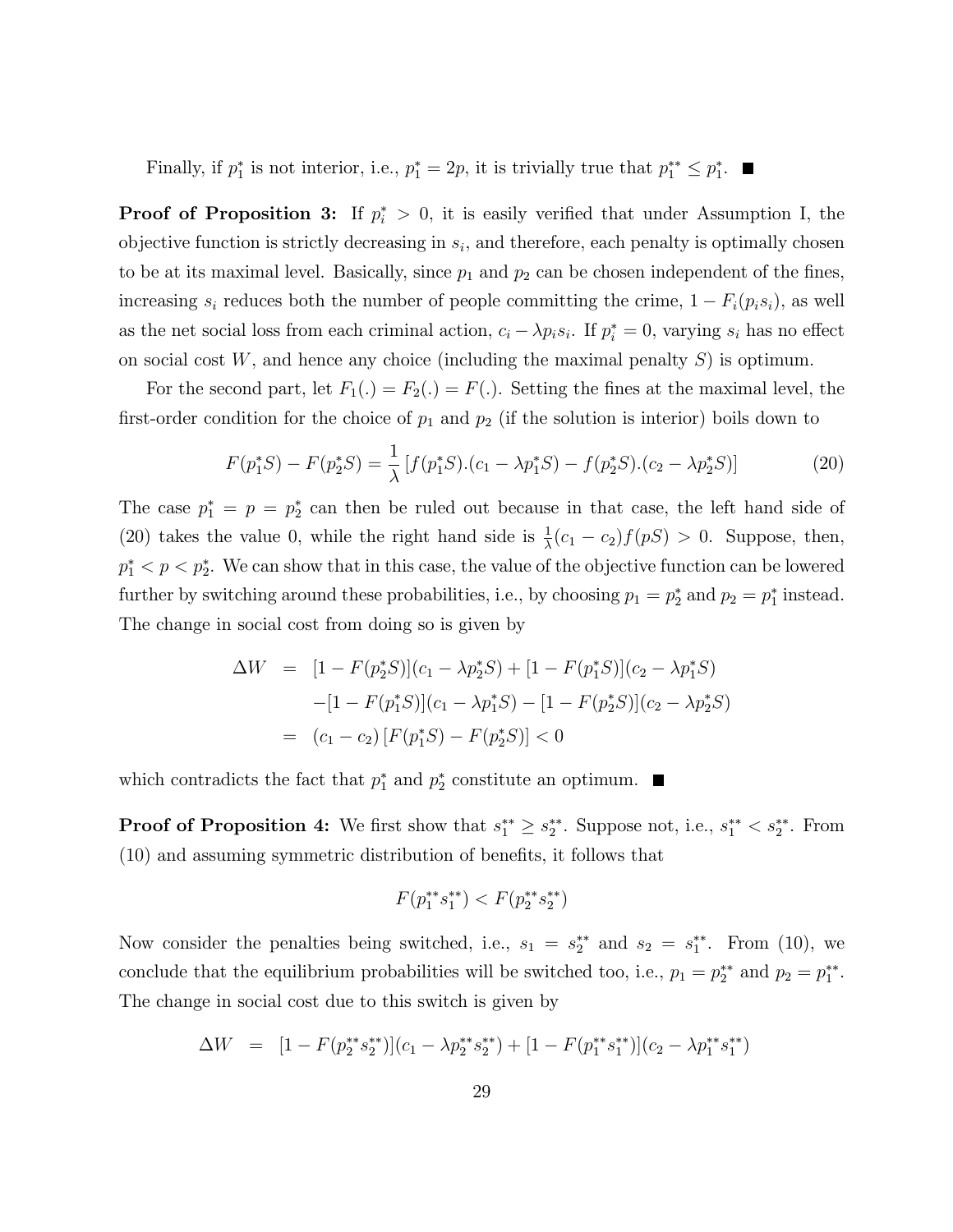$$
-[1 - F(p_1^{**} s_1^{**})](c_1 - \lambda p_1^{**} s_1^{**}) - [1 - F(p_2^{**} s_2^{**})](c_2 - \lambda p_2^{**} s_2^{**})
$$
  
= 
$$
(c_1 - c_2) [F(p_1^{**} s_1^{**}) - F(p_2^{**} s_2^{**})] < 0
$$

which contradicts the fact that  $s_1^{**}, s_2^{**}$  are optimum choices. Hence, contrary to supposition,  $s_1^{**} \geq s_2^{**}.$ 

Next, suppose  $s_1^{**} < S$ . Consider a new pair of penalties,  $s_1' = s_1^{**} + \epsilon$  and  $s_2' = s_2^{**} + \frac{\epsilon s_2^{**}}{s_1^{**}},$ where  $\epsilon$  is chosen small enough such that  $s'_1 \leq S$  and  $s'_2 \leq S$ . Let  $(p'_1, p'_2)$  be the equilibrium in the subgame induced by  $(s'_1, s'_2)$ . By construction,  $\frac{s'_1}{s'_2} = \frac{s_1^{**}}{s_2^{**}}$ , and hence using (10), we get

$$
\frac{1 - F(p'_1 s'_1)}{1 - F(p'_2 s'_2)} = \frac{1 - F(p_1^{**} s_1^{**})}{1 - F(p_2^{**} s_2^{**})}
$$

I claim that  $p_i's_i' > p_i^{**} s_i^{**}$  for  $i = 1, 2$ . Suppose not. Then it must be that  $p_i's_i' \leq p_i^{**} s_i^{**}$  for  $i = 1, 2$  (in order to satisfy the equality above), which in turn implies

$$
p'_i \le p_i^{**} \left( \frac{s_i^{**}}{s'_i} \right) \Rightarrow p'_i < p_i^{**} \text{ since } \frac{s_i^{**}}{s'_i} < 1
$$

However, it cannot be that both  $p'_1 < p_1^{**}$  and  $p'_2 < p_2^{**}$ , because it violates the resource constraint (1). Hence, we have established that  $p_i's_i' > p_i^{**} s_i^{**}$  for  $i = 1, 2$ . Now, inspection of the objective function in (9) makes it clear that it is decreasing in the values of the expected penalties  $p_1s_1$  and  $p_2s_2$ . We conclude that the net social cost W is lower at  $(s'_1, s'_2)$  compared to  $(s_1^*, s_2^*)$ , which contradicts optimality. Hence, it cannot be that  $s_1^{**} < S$ , as supposed.

Thus far, we have established that  $s_1^{**} = S \geq s_2^{**}$ . It remains to show the last part of the proposition, that  $s_2^{**}$  is strictly lower than the maximal penalty S when  $\alpha$  is low enough. For this to be true, it is sufficient that legalizing activity 2 ( $s_2 = 0$ ) creates lower social cost than having maximal penalties  $(s_1 = s_2 = S)$ . When  $s_2 = 0$ , the police will devote all resources to monitoring activity 1, and hence  $W$  is given by

$$
[1 - F(2pS)](c_1 - 2\lambda pS) + \alpha c_1 \tag{21}
$$

If  $s_1 = s_2 = S$ , then upon using (10), we get  $p_1 = p_2 = p$  in the subgame. Social cost is given by

$$
[1 - F(pS)][(1 + \alpha)c_1 - 2\lambda pS]
$$
\n(22)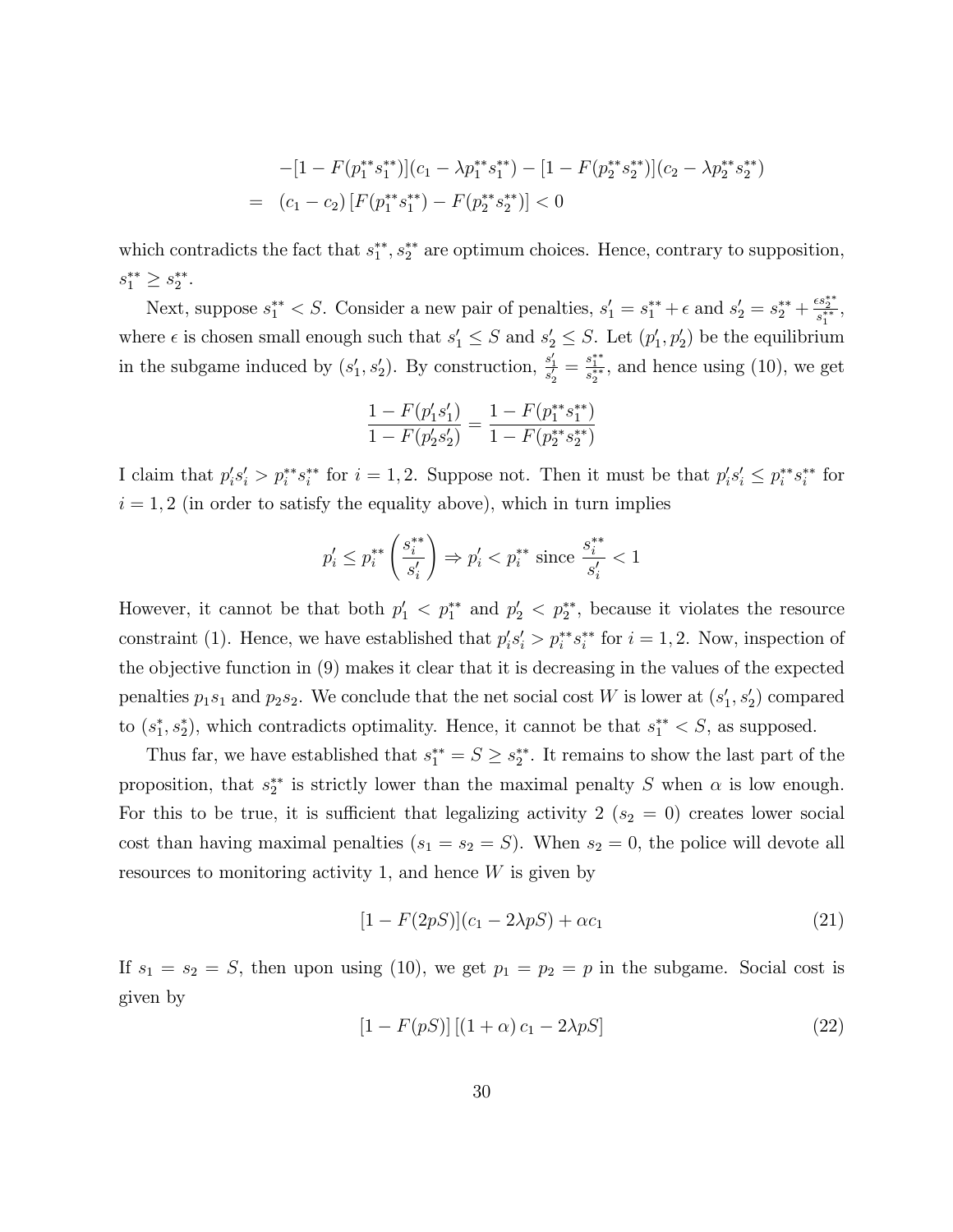Subtracting (22) from (21), we get

$$
[F(pS) - F(2pS)] [c1 - 2\lambda pS] + \alpha c1 F(pS)]
$$

The first term is negative, while the second is positive, so clearly the net difference is negative if  $\alpha$  is small enough, in which case the optimal penalty on activity 2 must be less than maximal. The exact condition, (11), is obtained by requiring the above expression to be negative.  $\blacksquare$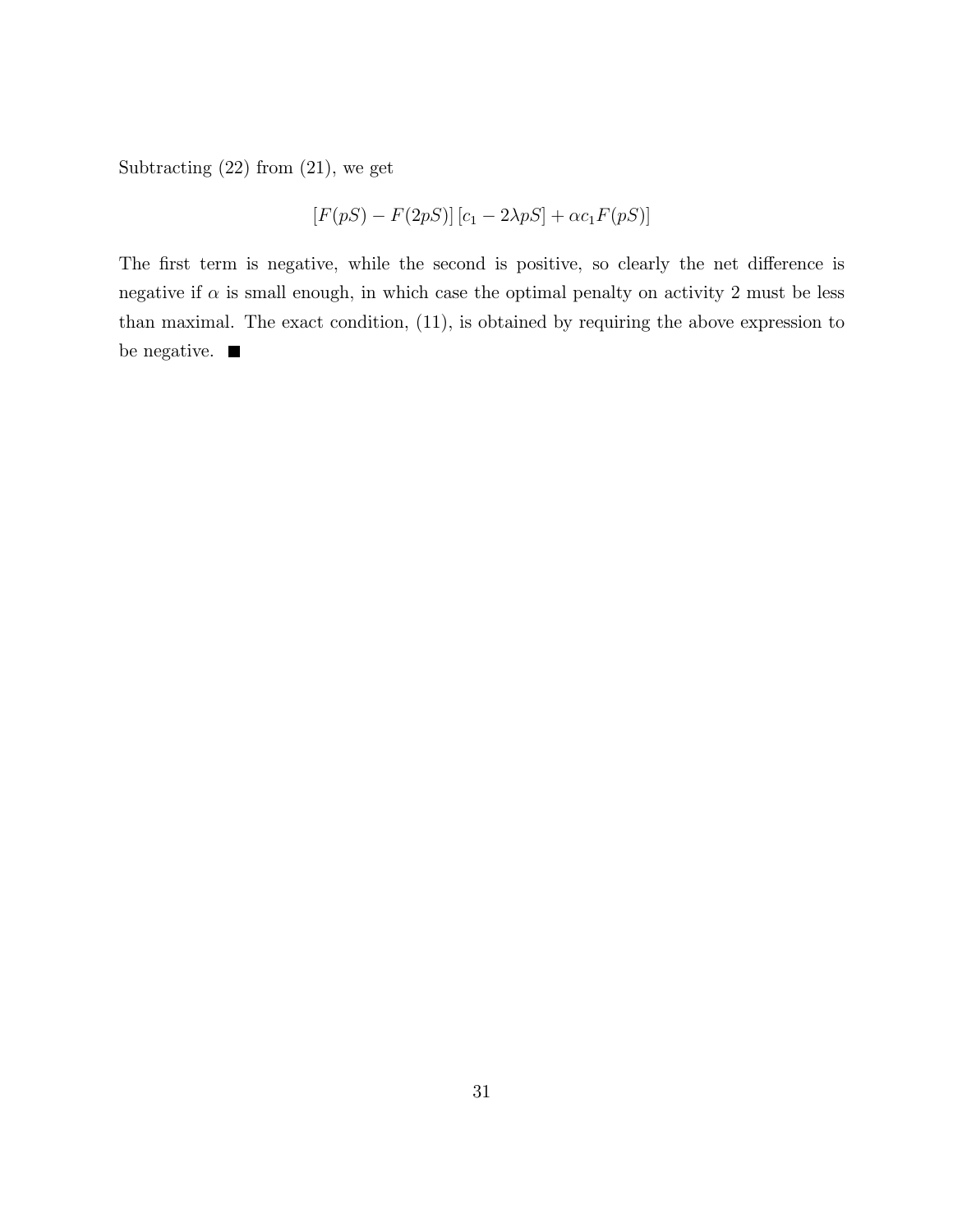## 10 References

- 1. Andreoni, James (1991): "Reasonable Doubt and the Optimal Magnitude of Fines: Should the Penalty Fit the Crime?" RAND Journal of Economics, 22(3), 385 - 395.
- 2. Bebchuk, Lucian A. and Louis Kaplow (1993): "Optimal Sanctions and Differences in Individuals' Individual Likelihood of Avoiding Detection." International Review of *Law and Economics*,  $13(2)$ ,  $217 - 224$ .
- 3. Becker, Gary S. (1968): "Crime and Punishment: An Economic Approach." *Journal* of Political Economy,  $76(2)$ , 169 - 217.
- 4. Becker, Gary S. and George Stigler (1974): "Law Enforcement, Malfeasance and Compensation of Enforcers." Journal of Legal Studies, 3(2), 1 - 18.
- 5. Bowles, Roger and Nuno Garoupa (1997): "Casual Police Corruption and the Economics of Crime." International Review of Law and Economics,  $17(1)$ , 75 - 87.
- 6. Di Tella, Raphael and Ernesto Schargrodsky (2004): "Do Police Reduce Crime? Estimates Using the Allocation of Police Forces after a Terrorist Attack." American Economic Review, 94(1), 115 - 133.
- 7. Ehrlich, Isaac (1996): "Crime, Punishment and the Market for Offenses." *Journal of* Economic Perspectives,  $10$  (1),  $43$  - 67.
- 8. Fershtman, Chaim and Kenneth Judd (1987): "Equilibrium Incentives in Oligopoly." American Economic Review, 77(1), 927 - 940.
- 9. Garoupa, Nuno (1997): "The Theory of Optimal Law Enforcement." Journal of Economic Surveys, 11 (3), 267 - 295.
- 10. Glaezar, Edward L. and Bruce Sacerdote (2000): \The Determinants of Punishment: Deterrence, Incapacitation and Vengeance." NBER Working Paper 7676.
- 11. Graetz, Michael J., Jennifer F. Renganum and Louis L. Wilde (1986): \The Tax Compliance Game: Toward an Interactive Theory of Law Enforcement." Journal of Law, Economics and Organization,  $2(1)$ , 1 - 32.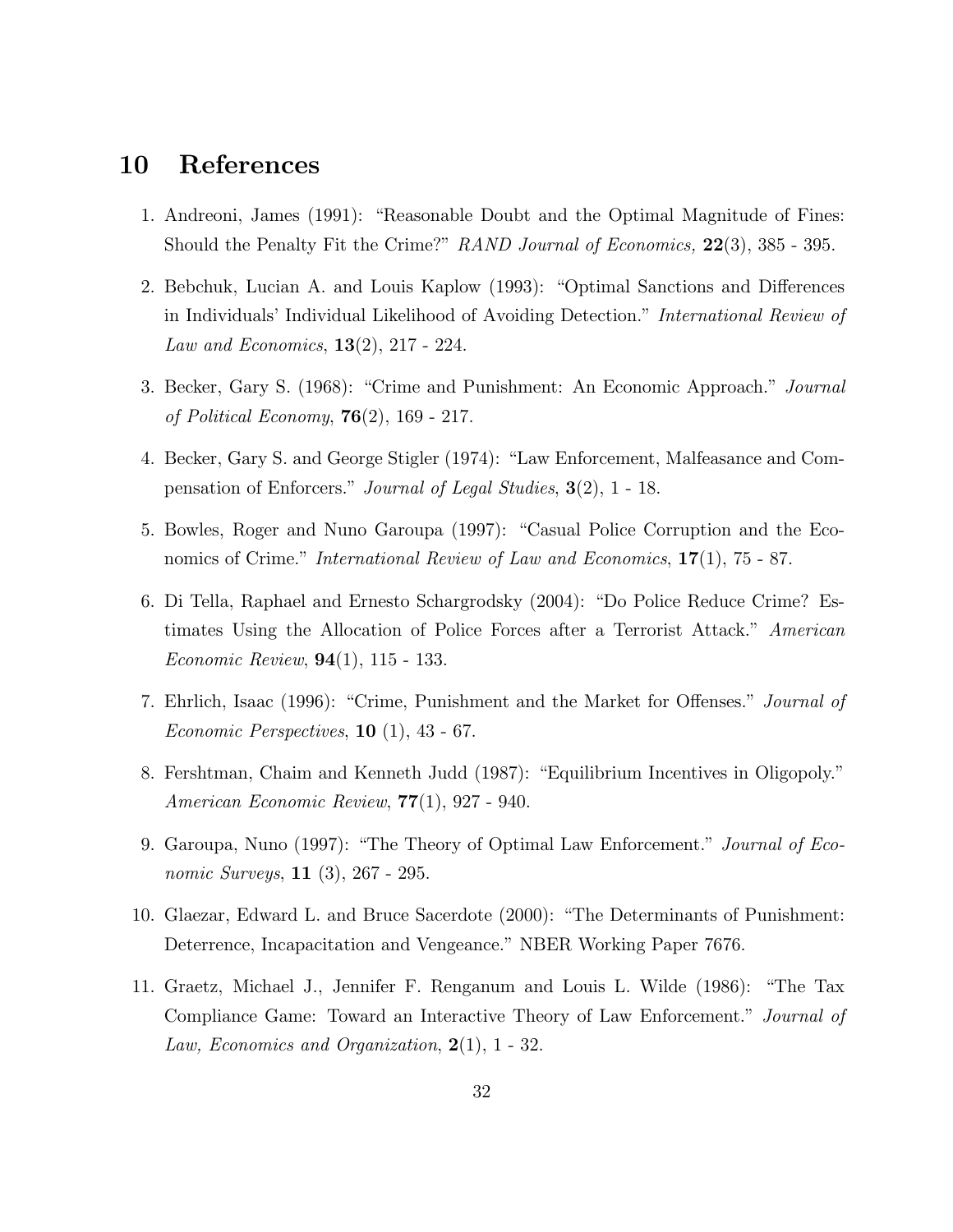- 12. Hart, Henry M. (1958): \The Aims of Criminal Law." Law and Contemporary Prob $lems, 23(3), 401 - 441.$
- 13. Kahn, Phyllis (2001): Report on the Minnesota House of Representatives website at http://www.house.leg.state.mn.us/DFL/d
mem/Kahn/kpticketscalping.htm.
- 14. Khalil, Fahad (1997): "Auditing Without Commitment." RAND Journal of Economics,  $28(4)$ , 629 - 640.
- 15. Levitt, Steven (1997): "Using Electoral Cycles in Police Hiring to Estimate the Effect of Police on Crime." American Economic Review, 87(3), 270 - 290.
- 16. Malik, Arun (1990): "Avoidance, Screening and Optimum Enforcement." RAND Journal of Economics,  $21(3)$ , 341 - 353.
- 17. Mookherjee, Dilip and Ivan Png (1994): "Marginal Deterrence in Enforcement of Law." Journal of Political Economy,  $102(5)$ , 1039 - 1066.
- 18. Persico, Nicola (2002): "Racial Profiling, Fairness and Effectiveness of Policing." American Economic Review, 92(5), 1472 - 1497.
- 19. Polinsky, A. Mitchell and Steven Shavell (1979): \The Optimal Tradeo between the Probability and Magnitude of Fines." American Economic Review, **69**(5), 880 - 891.
- 20. Polinsky, A. Mitchell and Steven Shavell (1991): "A Note on Optimal Deterrence when Wealth Varies Among Individuals." American Economic Review, 81(3), 618 - 621.
- 21. Polinsky, A. Mitchell and Steven Shavell (2000): \The Economic Theory of Public Enforcement of Law." Journal of Economic Literature, 38(1), 45 - 76.
- 22. Rowland, Richard O.  $(2003)$ : "Give Me A Break." *Hawaii Reporter*, June 12, 2003.
- 23. Shavell, Steven (1991): "Specific versus General Enforcement of Law." Journal of Political Economy, 99(5), 1088 - 1108.
- 24. Shavell, Steven (1992): "A Note on Marginal Deterrence." *International Review of Law and Economics*,  $12(3)$ ,  $345 - 355$ .